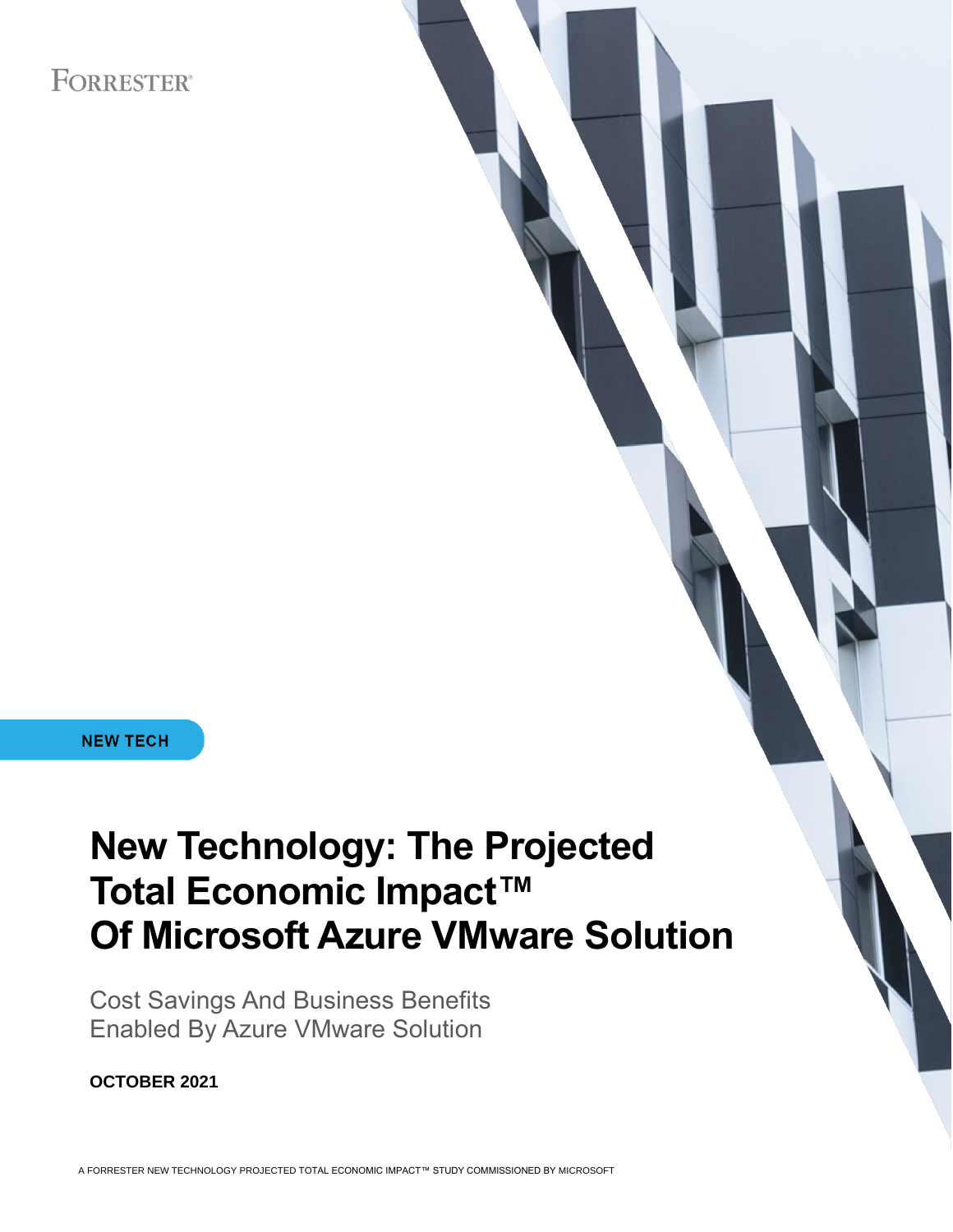# **Table Of Contents**

| The Microsoft Azure VMware Solution Customer      |
|---------------------------------------------------|
|                                                   |
|                                                   |
|                                                   |
|                                                   |
| Avoided System Administrator Hires 8              |
| Reduced Infrastructure Maintenance Effort 10      |
| Reduced Total Cost Of Ownership (Data Center) 12  |
|                                                   |
| Improved Application Performance And Availability |
|                                                   |
|                                                   |
|                                                   |
|                                                   |
| Microsoft Azure VMware Solution Implementation:   |
| Microsoft Azure VMware Solution Ongoing           |
|                                                   |
| Appendix A: New Technology: Projected Total       |
| Appendix B: Supplemental Material 24              |
|                                                   |

*Consulting Team: Richard Cavallaro Sam Sexton*



#### ABOUT FORRESTER CONSULTING

Forrester Consulting provides independent and objective research-based consulting to help leaders succeed in their organizations. For more information, visit forrester.com/consulting.

© Forrester Research, Inc. All rights reserved. Unauthorized reproduction is strictly prohibited. Information is based on the best available resources. Opinions reflect judgment at the time and are subject to change. Forrester®, Technographics®, Forrester Wave, RoleView, TechRadar, and Total Economic Impact are trademarks of Forrester Research, Inc. All other trademarks are the property of their respective companies.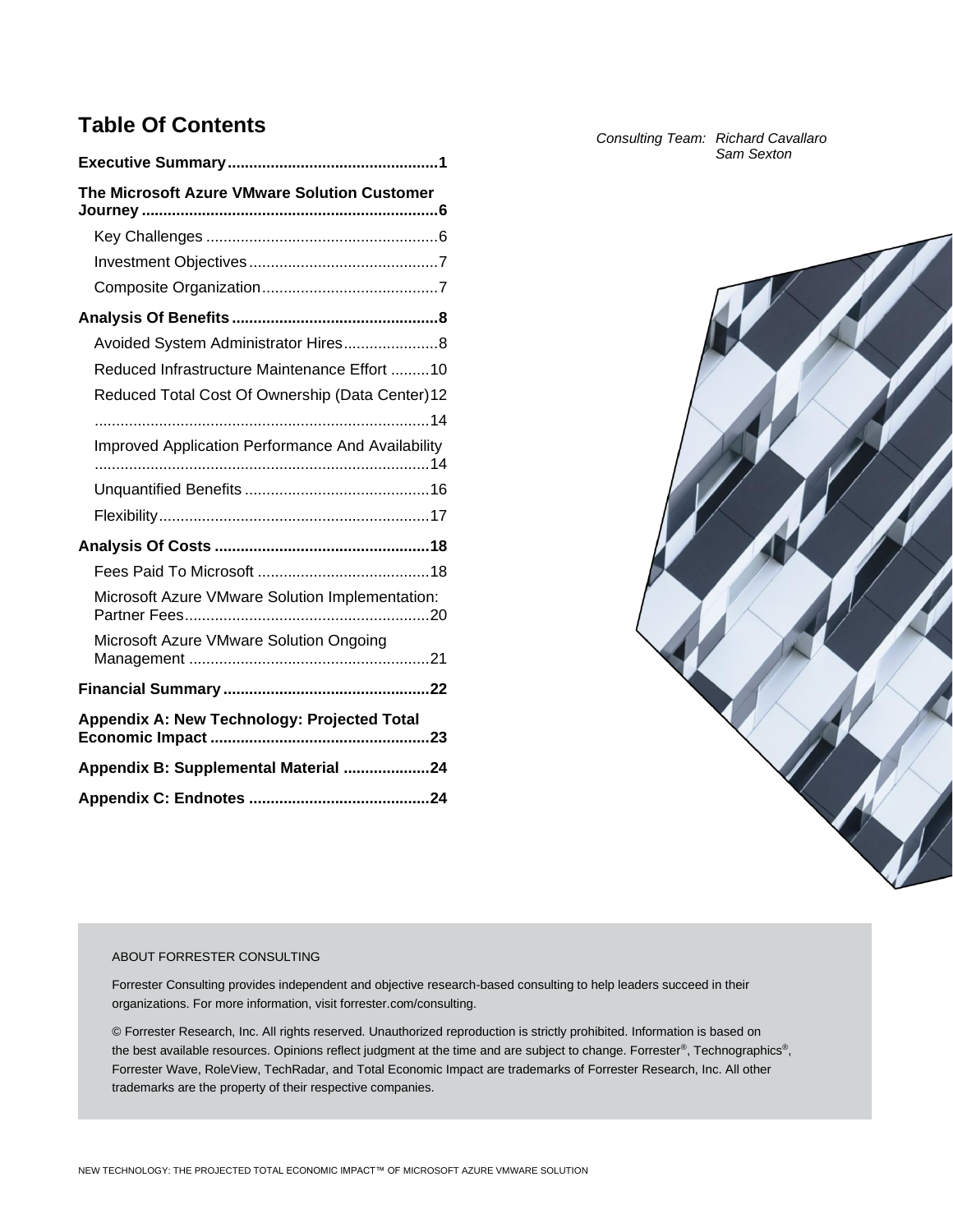# **Executive Summary**

Azure VMware Solution (AVS) democratizes and accelerates the path to cloud, allowing organizations to maintain their VMware investments and personnel expertise as usual without rearchitecting and disrupting business-critical workloads — all while taking advantage of the immense benefits of the cloud including elasticity, infrastructure cost savings, personnel productivity savings, and increased workload performance and availability.

The benefits of a cloud migration, such as cost savings, productivity benefits, and improvements to application performance, are evident for nearly every organization. To stay competitive, firms must curate cloud ecosystems that link employees, customers, partners, vendors, and devices to serve rising customer expectations and encourage rapid adaptation to changing markets and business conditions. <sup>1</sup> However, the path to cloud is often nuanced and complex. Some organizations face an uphill climb given monolithic applications that require costly and time-consuming rearchitecture, in addition to high availability requirements. In these cases, the quickest and least-disruptive path to these substantial cloud benefits may be best served by lifting and shifting these key workloads to the cloud.

Azure VMware Solution is an Azure service that redeploys and extends organizations' VMware-based enterprise workloads to Microsoft Azure.

Microsoft commissioned Forrester Consulting to conduct a Total Economic Impact™ (TEI) study and examine the potential return on investment (ROI) enterprises may realize by deploying [Azure VMware](https://azure.microsoft.com/en-us/services/azure-vmware/)  [Solution.](https://azure.microsoft.com/en-us/services/azure-vmware/)<sup>2</sup> The purpose of this study is to provide readers with a framework to evaluate the potential financial impact of Azure VMware Solution on their organizations.

To better understand the benefits, costs, and risks associated with this investment, Forrester interviewed four decision-makers with experience using Azure VMware Solution. For the purposes of this study,



and combined the results into a single [composite](#page-8-0)  [organization.](#page-8-0)

Prior to using AVS, the interviewees' organizations stood at a crossroads in their respective cloud transformations. End users and customers demanded the high availability and performance that cloud-based applications can offer, while increasing infrastructure requirements and discontinued security support stressed IT budgets and personnel. Despite these challenges, interviewees noted their organizations were not in a position to rearchitect their VMware workloads due to limited time, personnel, required business disruption, and the specific rearchitecting required.

By redeploying their VMware workloads to Azure VMware Solution with no disruption, the interviewees' companies maintained their VMware investments and personnel expertise while benefitting from the elasticity, cost savings, and increased performance of the cloud.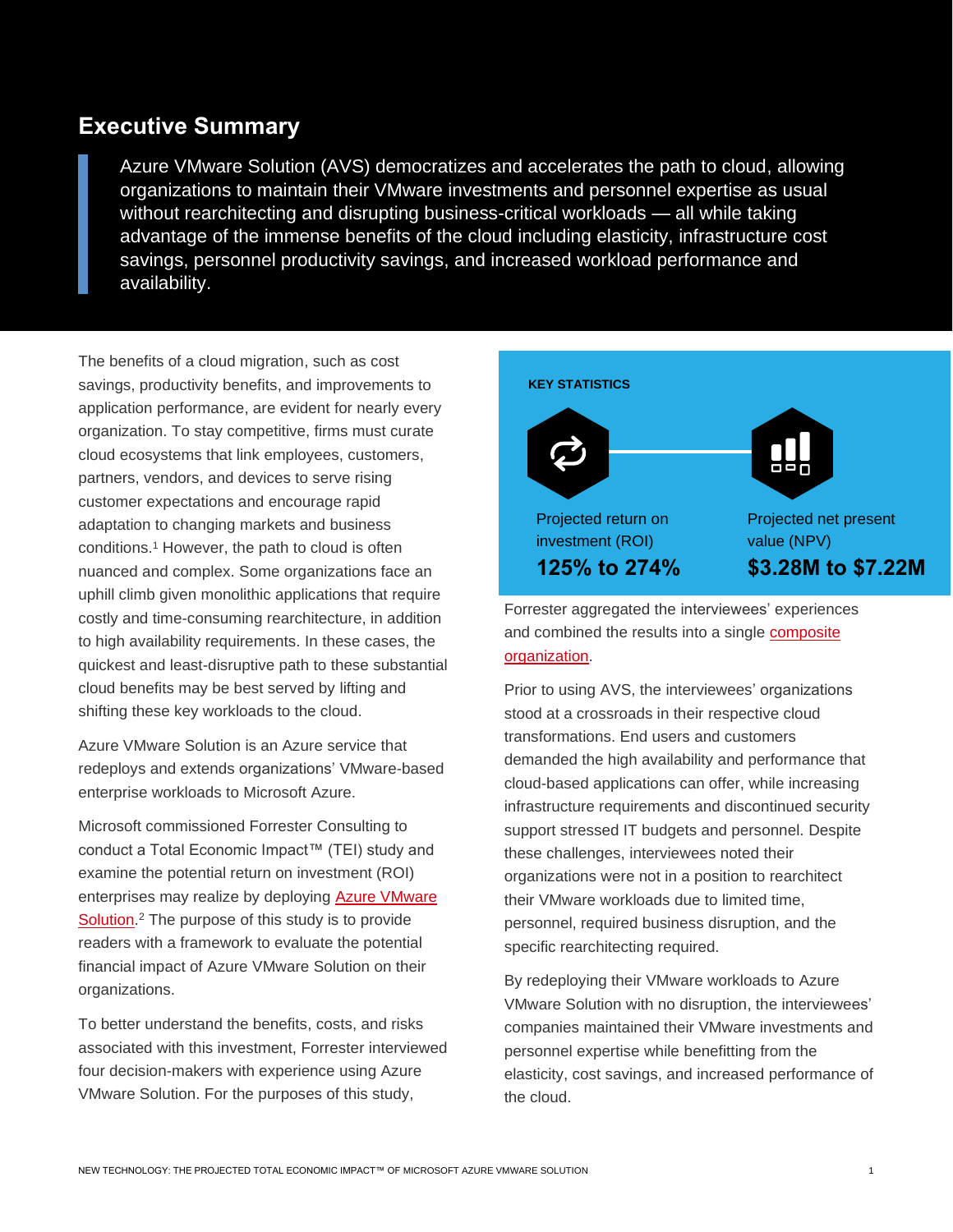**With Azure VMware Solution, we can spin up nodes nearly instantaneously. That's a major advantage because we can be much more flexible than before and pivot quicker to meet the demands of our business.**

# — Director, IT cloud infrastructure, education

# **KEY FINDINGS**

**Quantified projected benefits.** Risk-adjusted present value (PV) quantified benefits include:

- **Two to five avoided full-time IT system administrator hires.** By redeploying and extending VMware workloads on Microsoft Azure, personnel skills on VMware investments retained their value in the cloud, allowing the organization to avoid hiring additional personnel for their cloud skills or reskilling current personnel.
- **Nearly \$400,000 in avoided personnel effort in maintaining on-premises infrastructure.** By redeploying on Microsoft Azure, IT personnel tasked with updating, provisioning, and maintenance tasks for their VMware environment's on-premises infrastructure reclaimed time as workloads were moved out of the organizations' data centers to Microsoft Azure. In some cases, nearly 100% of the time spent on these tasks is eliminated.
- **Nearly \$2 million in avoided overprovisioning, refreshes, and decommissioned infrastructure spend.** By redeploying VMware

workloads on Azure VMware Solution, the interviewees noted their organizations avoided overprovisioning for peak demand via the scalability of the cloud and Microsoft Azure. As the organizations continued to expand on Azure, avoided hardware refreshes, extended security updates, and ultimately decommissioned infrastructure yielded additional cost savings.

• **Over 75% of application downtime reclaimed.** By redeploying key VMware workloads on Microsoft Azure, business-impacting downtime was nearly nonexistent while application performance was increased as a result of Azure's high-end, up-to-date computing infrastructure.

**Unquantified benefits.** Benefits that are not quantified for this study include:

• **Access to the Microsoft Azure Services ecosystem.** Each of the interviewees noted optimism and described early benefits resulting from their organizations' access to the Azure Services ecosystem.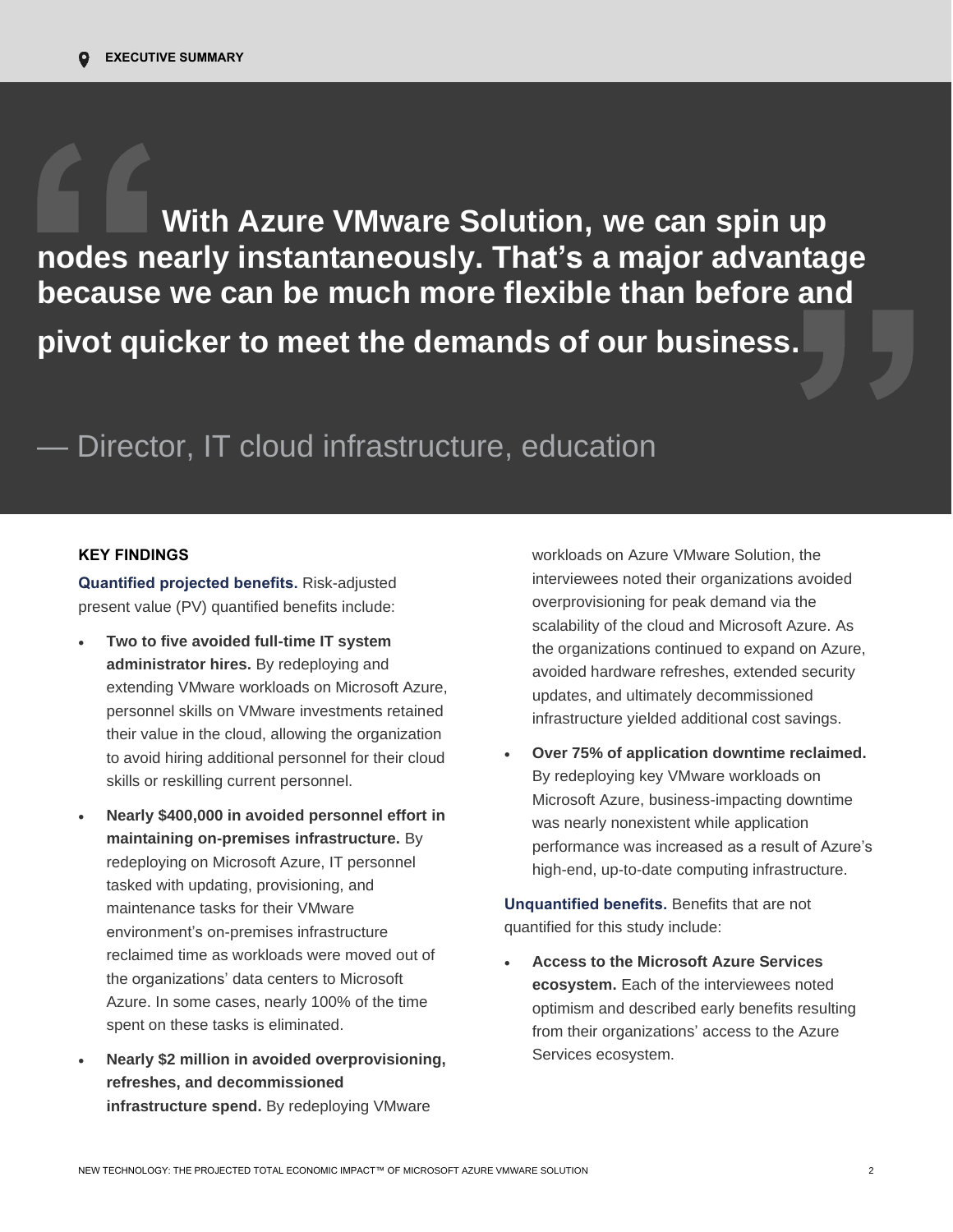• **Improved disaster recovery and business resiliency.** Multiple interviewees described a major improvement to their organizations' resiliency and disaster recovery capability once redeployed in the cloud.

**Costs.** Risk-adjusted PV costs include:

- **Fees paid to Microsoft of \$400,000 per year (on average).** The composite organization pays Microsoft \$3,500 per node per month for between eight and 12 AVS nodes over the three-year model.
- **Microsoft Azure VMware Solution implementation partner fees of \$1.38 million.** The composite organization pays a Microsoft partner just over \$1 million to assist with the redeployment on Microsoft Azure in lieu of an extensive internal effort, mirroring the experience of several interviewees' organizations.
- **Microsoft Azure VMware Solution ongoing management of just over \$92,000 per year in IT personnel effort.** For the composite organization, multiple IT system administrators are involved in a limited capacity to manage ongoing redeployments or extensions, Azure Services, among other tasks.

Forrester modeled a range of projected low-, medium-, and high-impact outcomes based on evaluated risk. This financial analysis projects that the composite organization accrues the following three-year net present value (NPV) for each scenario by enabling Microsoft Azure VMware Solution:

- Projected high impact of a \$7.22M NPV and projected ROI of 274%.
- Projected medium impact of a \$5.41M NPV and projected ROI of 205%.
- Projected low impact of a \$3.28M NPV and projected ROI of 125%.

**"We have a good VMware background and a significant amount of people that are well trained on our VMware platforms. We decided on AVS so we can still leverage those investments and expertise while using all the other functions that Azure had to provide to our developer teams."**

*Director IT, infrastructure architecture, entertainment*

**"We need to leverage the benefits of cloud, especially the ease of the scalability. On-premises, we're often fighting against capacity concerns. There's no way for us to nimbly scale VMware workloads."**

*Senior director, IT, head of hybrid cloud, healthcare*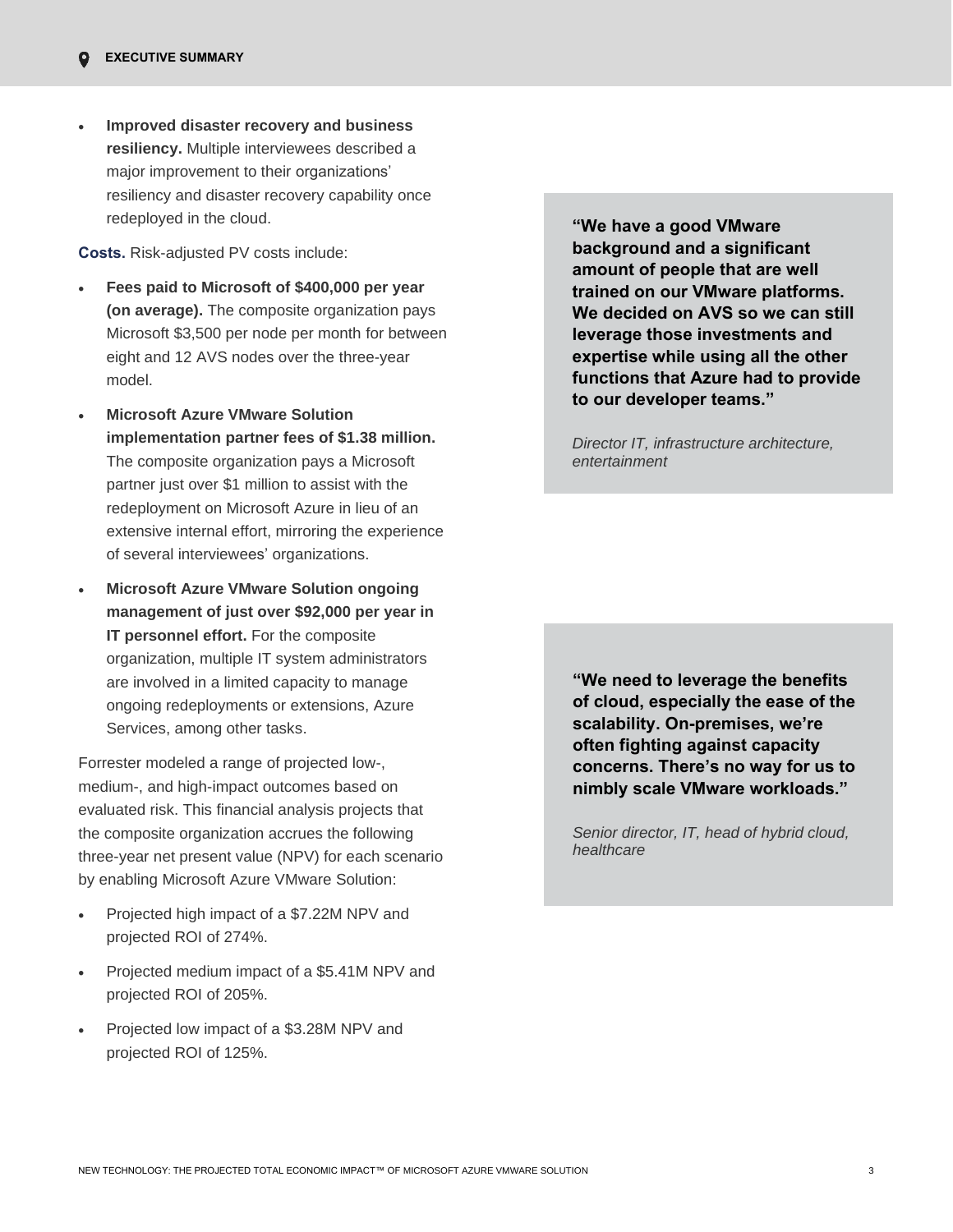

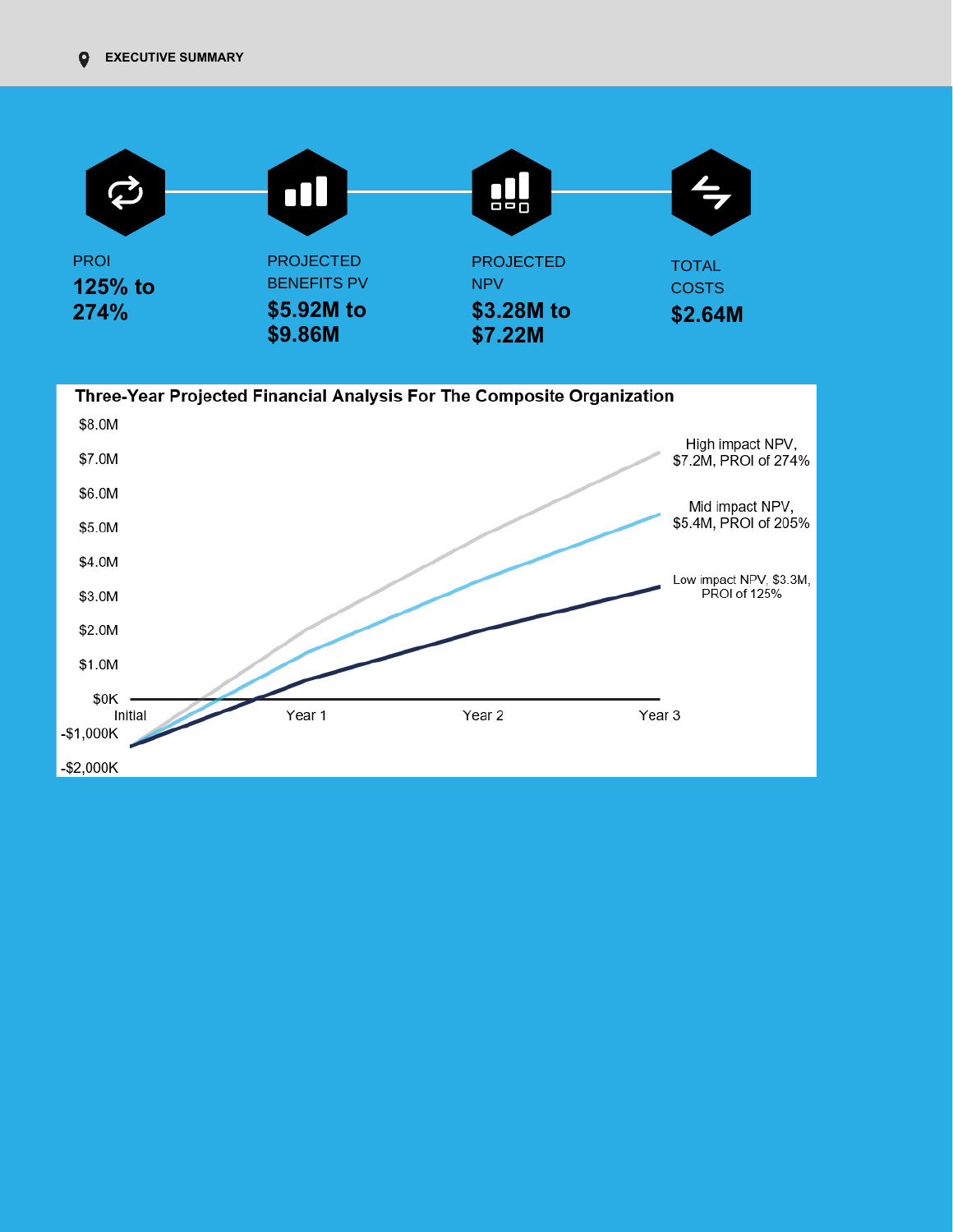# **NEW TECH TEI FRAMEWORK AND METHODOLOGY**

From the information provided in the interviews, Forrester constructed a New Technology: Projected Total Economic Impact™ (New Tech TEI) framework for those organizations considering an investment in the Microsoft Azure VMware Solution.

The objective of the framework is to identify the potential cost, benefit, flexibility, and risk factors that affect the investment decision. Forrester took a multistep approach to evaluate the projected impact that the Azure VMware Solution can have on an organization.

#### **DISCLOSURES**

Readers should be aware of the following:

This study is commissioned by Microsoft and delivered by Forrester Consulting. It is not meant to be used as a competitive analysis.

Forrester makes no assumptions as to the potential ROI that other organizations will receive. Forrester strongly advises that readers use their own estimates within the framework provided in the study to determine the appropriateness of an investment in the Azure VMware Solution (AVS).

Microsoft reviewed and provided feedback to Forrester, but Forrester maintains editorial control over the study and its findings and does not accept changes to the study that contradict Forrester's findings or obscure the meaning of the study.

Microsoft provided the customer names for the interviews but did not participate in the interviews.



#### **DUE DILIGENCE**

Interviewed Microsoft stakeholders and Forrester analysts to gather data relative to the Azure VMware Solution.

# **EARLY-IMPLEMENTATION CUSTOMER INTERVIEWS**

Interviewed four decision-makers at organizations using the Azure VMware Solution in a pilot or beta stage to obtain data with respect to projected costs, benefits, and risks.



## **COMPOSITE ORGANIZATION**

Designed a composite organization based on characteristics of the interviewees' organizations.



# **PROJECTED FINANCIAL MODEL FRAMEWORK**

Constructed a projected financial model representative of the interviews using the New Tech TEI methodology and risk-adjusted the financial model based on issues and concerns of the decision-makers.



#### **CASE STUDY**

Employed four fundamental elements of New Tech TEI in modeling the investment's potential impact: benefits, costs, flexibility, and risks. Given the increasing sophistication of ROI analyses related to IT investments, Forrester's TEI methodology provides a complete picture of the total economic impact of purchase decisions. Please see Appendix A for additional

information on the TEI methodology.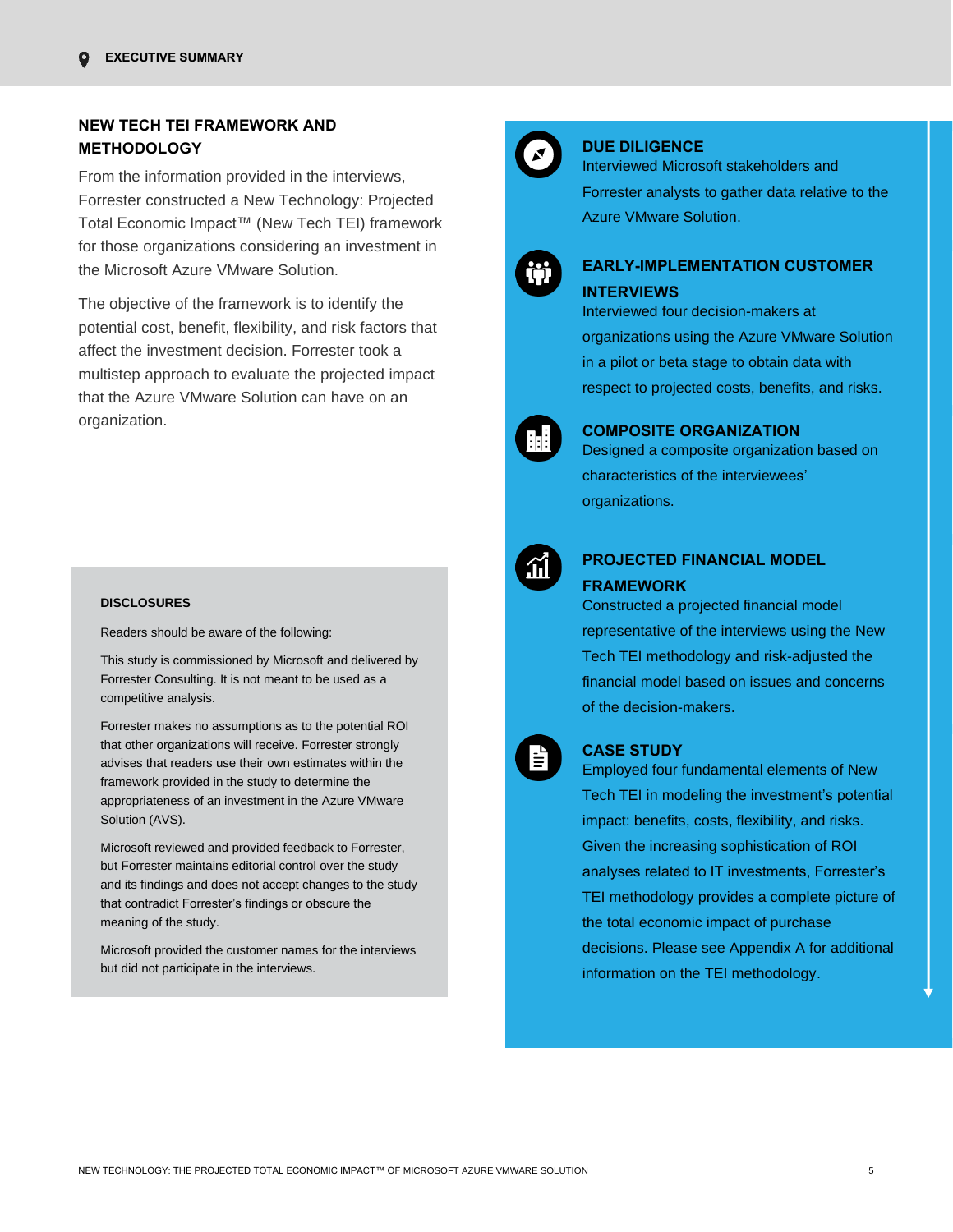# **The Microsoft Azure VMware Solution Customer Journey**

Drivers leading to the Azure VMware Solution investment

| <b>Interviewed Decision-Makers</b>           |                 |               |                          |  |  |  |  |
|----------------------------------------------|-----------------|---------------|--------------------------|--|--|--|--|
| <b>Interviewee</b>                           | <b>Industry</b> | <b>Region</b> | <b>Revenue/Endowment</b> |  |  |  |  |
| Director, IT cloud infrastructure            | Education       | North America | \$1.05 billion           |  |  |  |  |
| Director IT, infrastructure<br>architecture  | Entertainment   | North America | \$6 billion              |  |  |  |  |
| Senior director, IT, head of<br>hybrid cloud | Healthcare      | Europe        | \$16 billion             |  |  |  |  |
| Systems engineering manager                  | Manufacturing   | North America | \$600 million            |  |  |  |  |

# **KEY CHALLENGES**

The interviewees noted how their organizations struggled with common challenges, including:

- **The need to get to the cloud as quickly and as frictionless as possible.** Monolithic, businesscritical applications and workloads in the interviewees' organizations' VMware environments required modernization in the cloud to support the current and future demands of the business while providing flexibility and elasticity to IT budgets and staff. However, rearchitecting these VMware workloads in the cloud required personnel resources, time, and disruption, which the organizations simply could not spare for these efforts despite their need to get to the cloud.
- **Expanding infrastructure requirements.** As organizations expanded, demands on their VMware workloads expanded as well, forcing these organizations to overprovision and maintain infrastructure for peak demand, resulting in significant costs. Further complicating the organizations' infrastructure deployments were expiring extended security updates (ESUs) for frequently used software, such as Microsoft

Server 2008, requiring action to maintain critical updates.

**Limited personnel capacity.** At the center of all of the interviewees' organizations' cloud migration efforts were their IT personnel (e.g., systems administrators, solution architects, etc.) responsible for these cloud transformation tasks. However, these cloud transformation activities often involve reskilling or hiring additional personnel at great expense to the organizations.

# **"We wanted to get to the cloud with Azure [VMware Solution] so we could deal with business uncertainty with ease."**

*Director IT, infrastructure architecture, entertainment* 

• **High availability and performance requirements for VMware workloads.** The interviewees noted that their organizations' business-critical VMware workloads required the increasingly high availability that only the cloud could offer.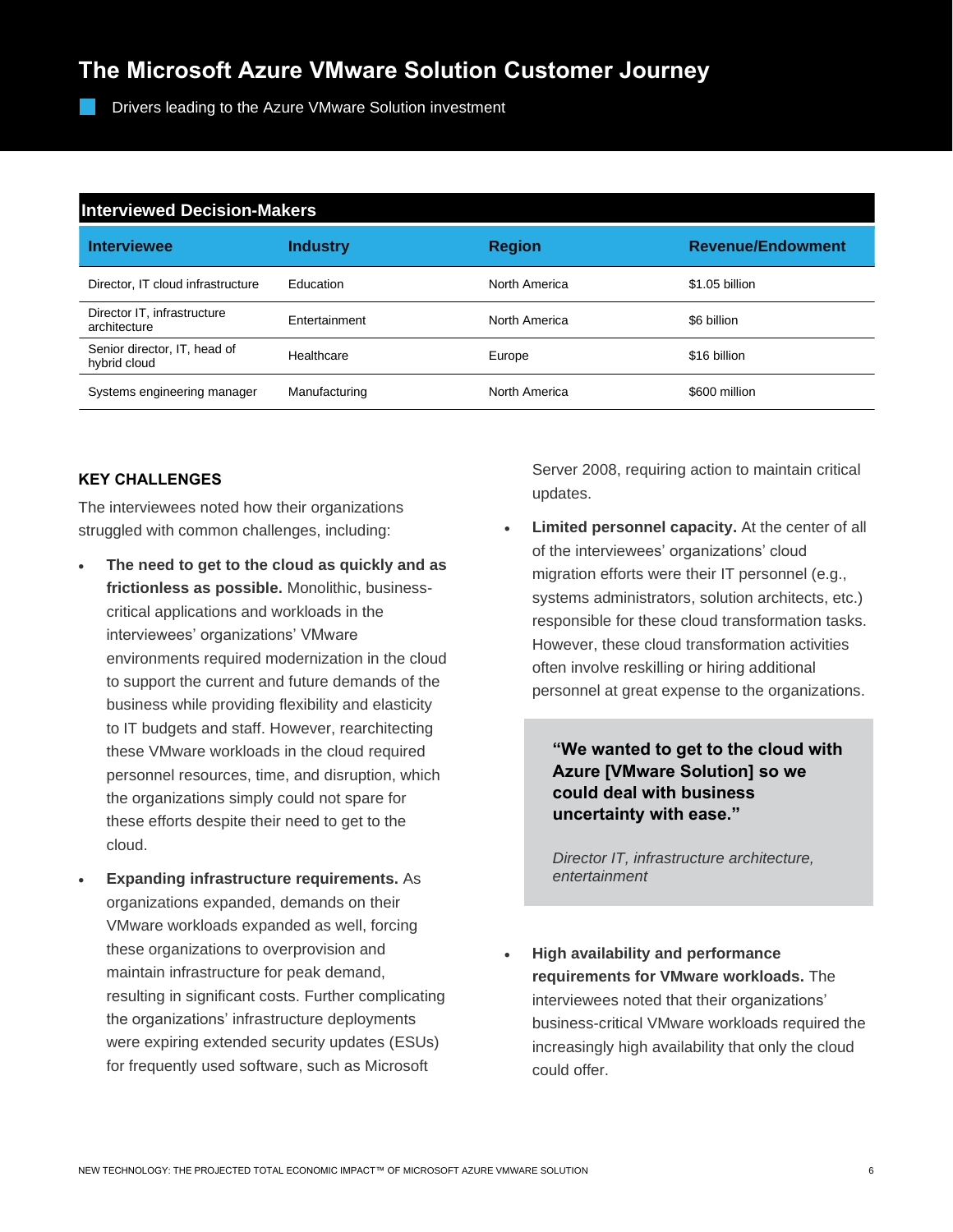**"We explored Azure [VMware Solution] to bridge our technology into the cloud. We can seamlessly bring our VMware workloads and applications to cloud where we might not have the business case or technology and personnel resources for a native cloud migration."**

*Senior director, IT, head of hybrid cloud healthcare* 

## **INVESTMENT OBJECTIVES**

The interviewees' organizations searched for a solution that could:

- Allow the organizations to maintain their VMware investments and personnel skills without rearchitecting their applications for the cloud.
- Take advantage of the flexibility and on-demand capacity of the cloud.
- Allow for a steady migration cadence while maintaining connectivity to both Azure and onpremises VMware workloads.

## <span id="page-8-0"></span>**COMPOSITE ORGANIZATION**

Based on the interviews, Forrester constructed a TEI framework, a composite company, and a ROI analysis that illustrates the areas financially affected. The composite organization is representative of the four decision-makers that Forrester interviewed and is used to present the aggregate financial analysis in the next section. The composite organization has the following characteristics:

**Description of composite.** The composite organization is a global manufacturing organization based in North America with 10,000 employees

across the globe and an annual revenue of \$5 billion. Fifteen IT systems administrators maintain the organization's VMware environments including V-Sphere, NSX-t, and HCX.

**Deployment characteristics.** The organization looks to Microsoft's Azure VMware Solution to provide an accelerated path to the benefits of the cloud while maintaining its current VMware investments and personnel skills, and minimizing business disruption. The organization leverages AVS to migrate and extend its VMware environment supporting 50 business-critical applications over a three-year period, adding four additional nodes as needed over this period.

# **Key assumptions**

- **\$5 billion in annual revenue**
- **10,000 employees**
- **15 IT systems admins**
- **12 Azure VMware Solution nodes (Year 3)**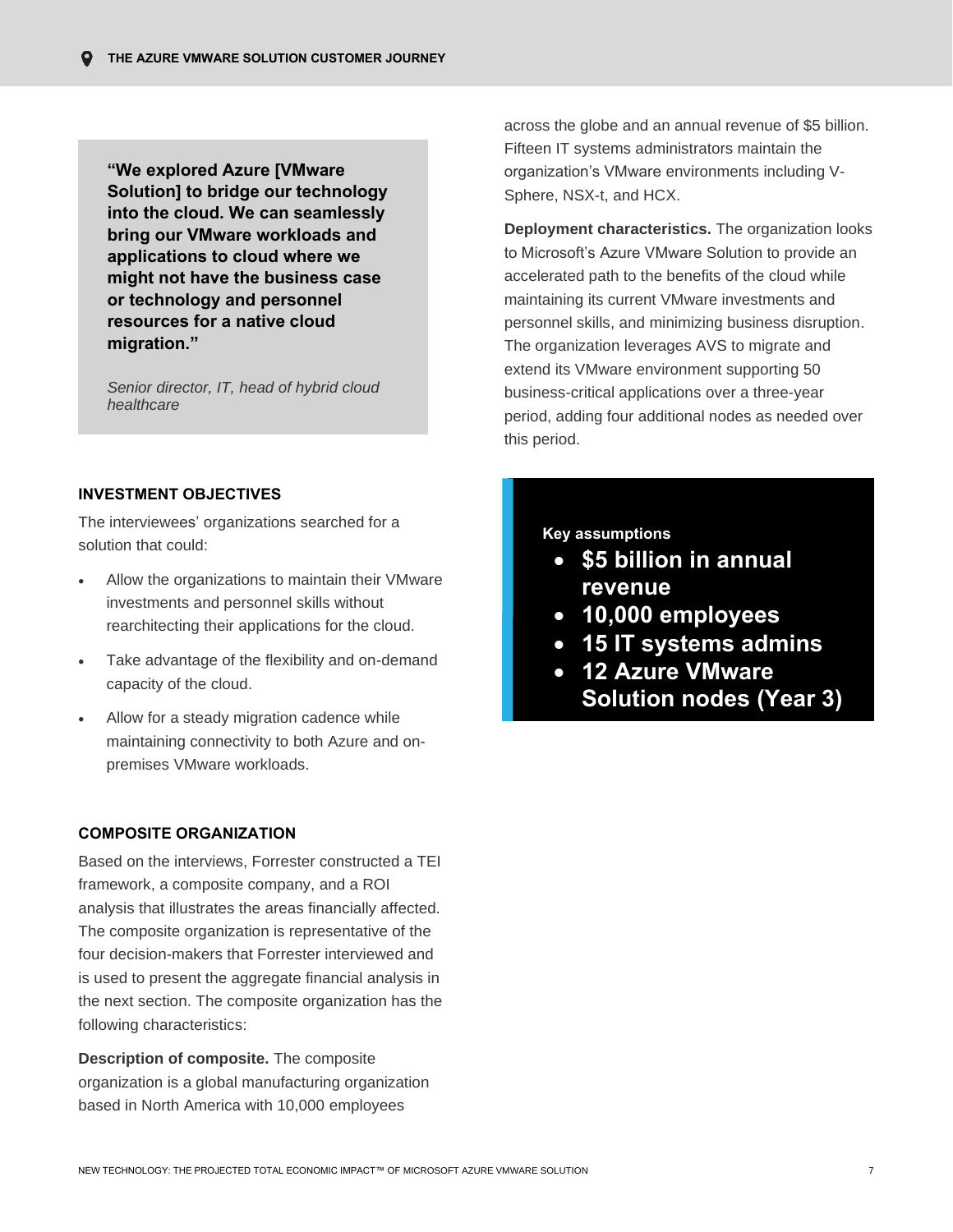# **Analysis Of Benefits**

Quantified benefit data as applied to the composite

| <b>Total Projected Benefits</b> |             |             |             |              |                      |  |  |
|---------------------------------|-------------|-------------|-------------|--------------|----------------------|--|--|
| <b>Benefit</b>                  | Year 1      | Year 2      | Year 3      | Total        | <b>Present Value</b> |  |  |
| Total projected benefits (low)  | \$2,569,446 | \$2.271.946 | \$2,271,946 | \$7,113,338  | \$5,920,449          |  |  |
| Total projected benefits (mid)  | \$3,449,922 | \$3,109,922 | \$3.109.922 | \$9,669,766  | \$8,043,006          |  |  |
| Total projected benefits (high) | \$4,207,383 | \$3,824,883 | \$3,824,883 | \$11,857,149 | \$9,859,645          |  |  |

# **AVOIDED SYSTEM ADMINISTRATOR HIRES**

**Evidence and data.** The interviewees described lean IT teams responsible for the management of their respective organizations' VMware workloads. To rearchitect VMware workloads as part of a greater cloud migration, this expertise on vSphere and other VMware platforms would diminish in value as employees needed to reskill on additional cloud tasks, costing the organization time and additional hires.

By redeploying and extending VMware workloads on Azure, it was business as usual for IT staff, who leveraged the same VMware skills as they would onpremises. This saved the interviewees' organizations in productivity loss or additional administrator hires to bring the necessary skills in house to support a more extensive migration.

- The senior director of IT, head of hybrid cloud for a healthcare organization noted: "As an organization, we don't have to increase our workforce in order to migrate [to the cloud] with Azure VMware Solution. Our existing personnel people can manage it both for on-premises and the cloud."
- By redeploying VMware workloads on Azure, the director, IT cloud infrastructure from an educational organization noted the organization avoided several potential hires if it had

rearchitected to the cloud. The interviewee continued: "We were able to take the knowledge that our admins have in the VMware space and use it in the cloud space [on Azure] as well. Our VMware personnel will basically continue to use it the way it has been in the past."

The systems engineering manager at a manufacturing organization noted that a non-AVS path to cloud would have required additional hires for roughly two years, since not all of its key applications were easily rearchitected without a significant undertaking.

**"We don't need to assess and rearchitect and migrate each of our VMware workloads and applications. We can gain the savings and performance benefits of rearchitecture with Azure [VMware Solution]."**

*Senior director, IT, head of hybrid cloud healthcare*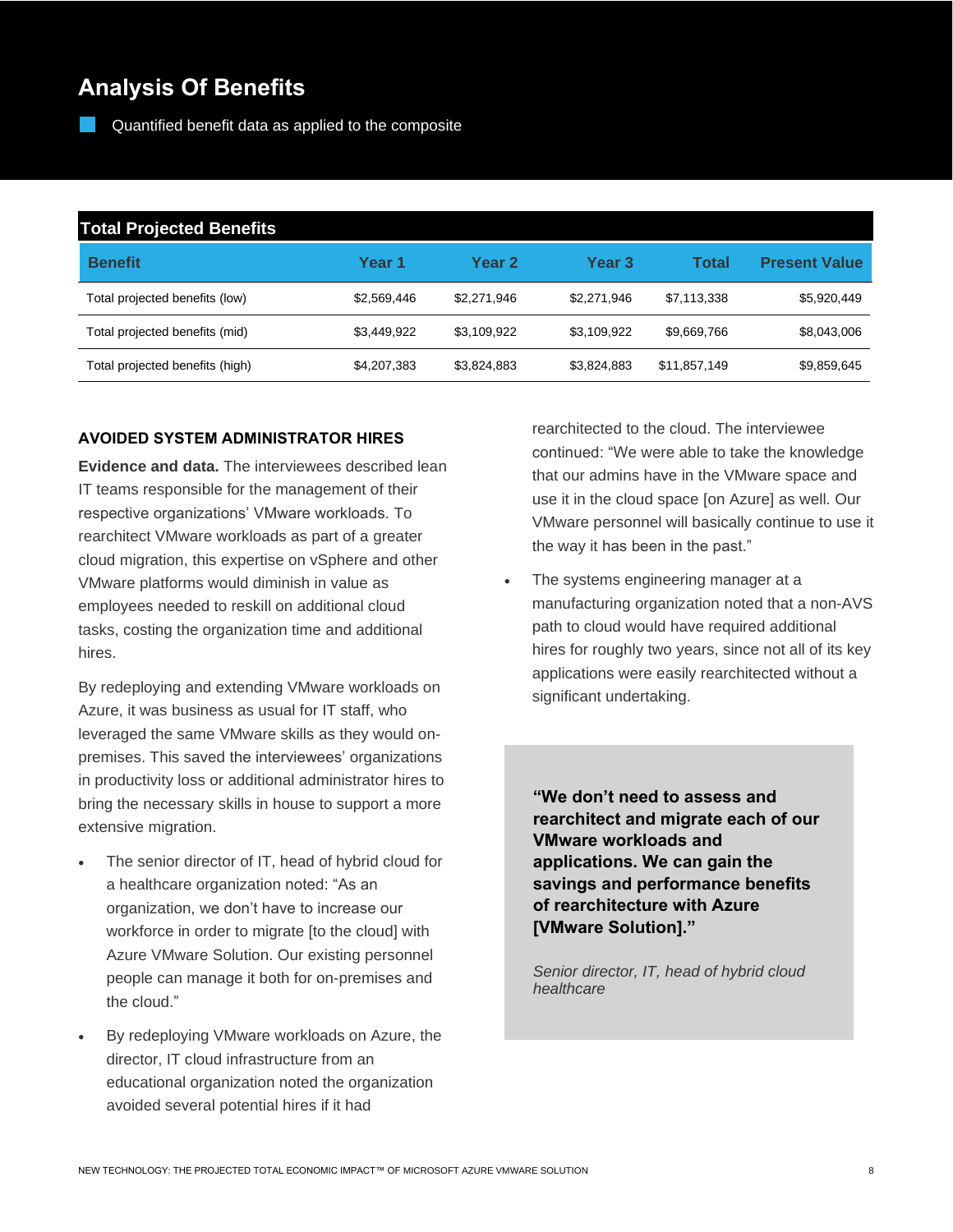**Modeling and assumptions.** For the composite organization, Forrester makes the following assumptions:

- The organization requires between 10% and 30% more personnel capacity to maintain its VMware environment as 15 IT system administrators learn additional cloud skills to support architecture and a more complex migration.
- This increase in personnel capacity requires between two and five full-time hires for support. The size and complexity of an organization's VMware environment and workloads makes demand higher.
- An average salary of \$140,000 across all levels of IT system administrator seniority.

**Results.** This yields a three-year projected PV (discounted at 10%) ranging from \$522,000 (low) to nearly \$1.6 million (high).



# **Avoided System Administrator Hires**

| Ref.                                                              | <b>Metric</b>                                                     | <b>Source</b>     | Year 1                                                                       | Year <sub>2</sub> | Year 3    |
|-------------------------------------------------------------------|-------------------------------------------------------------------|-------------------|------------------------------------------------------------------------------|-------------------|-----------|
| A1                                                                | Total number of system administrators                             | Composite         | 15                                                                           | 15                | 15        |
| $A2_{Low}$                                                        |                                                                   |                   | 10%                                                                          | 10%               | 10%       |
| $A2_{Mid}$                                                        | Required additional capacity required to reskill VMware<br>admins | <b>Interviews</b> | 20%                                                                          | 20%               | 20%       |
| $A2_{High}$                                                       |                                                                   |                   | 30%                                                                          | 30%               | 30%       |
| $A3_{Low}$                                                        |                                                                   |                   | $\overline{2}$                                                               | $\overline{c}$    | 2         |
| $A3_{Mid}$                                                        | Required additional system administrator headcount<br>(rounded)   | $A1^*A2$          | 3                                                                            | 3                 | 3         |
| $A3_{High}$                                                       |                                                                   |                   | 5                                                                            | 5                 | 5         |
| A4                                                                | Average system administrator salary                               | Composite         | \$140,000                                                                    | \$140,000         | \$140,000 |
| $At_{Low}$                                                        |                                                                   |                   | \$210,000                                                                    | \$210,000         | \$210,000 |
| $At_{Mid}$                                                        | Avoided system administrator hires                                | $A3^*AA$          | \$420,000                                                                    | \$420,000         | \$420,000 |
| $\mathsf{At}_{\mathsf{High}}$                                     |                                                                   |                   | \$630,000                                                                    | \$630,000         | \$630,000 |
| Three-year projected total: \$630,000 (low) to \$1,890,000 (high) |                                                                   |                   | Three-year projected present value: \$522,239 (low) to \$1,566,717<br>(high) |                   |           |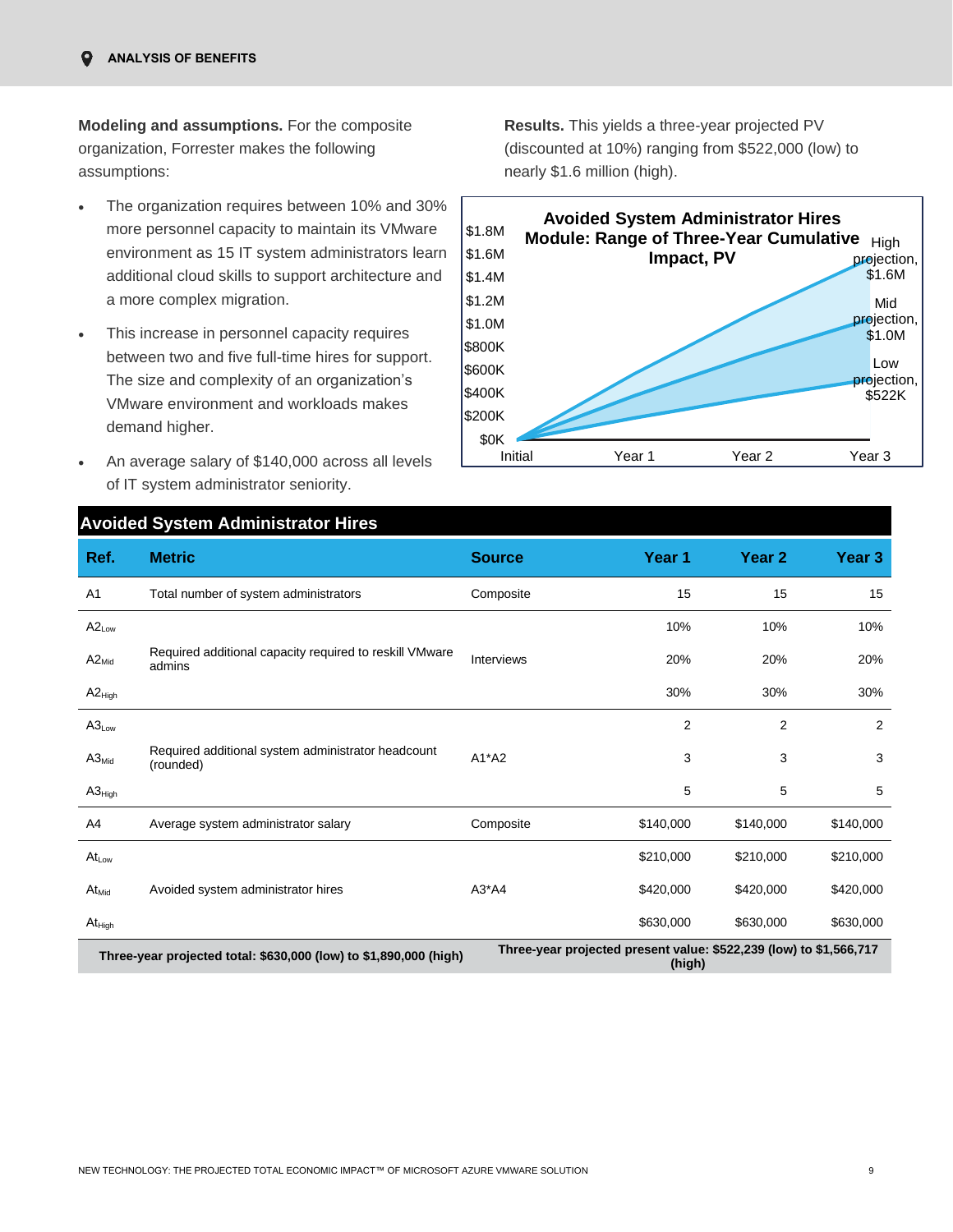# **REDUCED INFRASTRUCTURE MAINTENANCE EFFORT**

**Evidence and data.** Among the interviewees' organizations, on-premises infrastructure maintenance and workload provisioning were a significant drain on IT personnel productivity, especially as the organizations' business-side demands grew. By migrating and extending VMware workloads on Azure VMware Solution, organizations realized IT personnel savings for these tasks.

- The systems engineering manager at a manufacturing organization noted that, since redeploying on Azure, the organization's IT personnel virtually eliminated the need to manage physical storage and firmware updates altogether, reclaiming significant amounts of time for key staff.
- Scaling on-premises infrastructure to meet the ever-increasing demands of the needs of the business side proved challenging to the healthcare organization before AVS. Now on Azure, the IT staff spent less time deploying these resources while developers delivered to the business on a faster timeframe. The senior director of IT, head of hybrid at the healthcare organization summarized: "On AVS, our initial experience and expectation moving forward is seamless scaling that will translate not just into IT productivity, but business productivity as well. Developers get their jobs done faster so they can deliver to the business faster, and so on."
- The director of IT cloud infrastructure at the education organization estimated that the organization's IT systems administrators reclaimed an average of 6 hours per week on updates alone, as these are automated on Azure.

**Modeling and assumptions.** For the composite organization, Forrester makes the following assumptions:

- The composite organization's 15 IT systems administrators reclaim between 20% and 90% of the 5 hours spent each month managing onpremises updates. This is a conservative assumption given the interviews, where some admins previously spent upwards of 20 hours per month. Variances in savings across the interviewees' organizations result from differences in the AVS scope of deployment and nuances in these organizations' VMware environments.
- The composite organization's 15 IT systems administrators reclaim between 30% and 90% of the 20 hours each month spent on hardware and workload provisioning tasks once redeployed on AVS.
- The composite organization's 15 IT systems administrators reclaim between 30% and 90% of the four monthly hours spent on infrastructure maintenance tasks.
- An average hourly rate of \$67 across all levels of IT system administrator seniority.
- A 50% productivity capture, as not all hours reclaimed in the above manners are repurposed into value-adding work.

**Results.** This yields a three-year projected PV (discounted at 10%) ranging from \$123,000 (low) to \$391,000 (high).

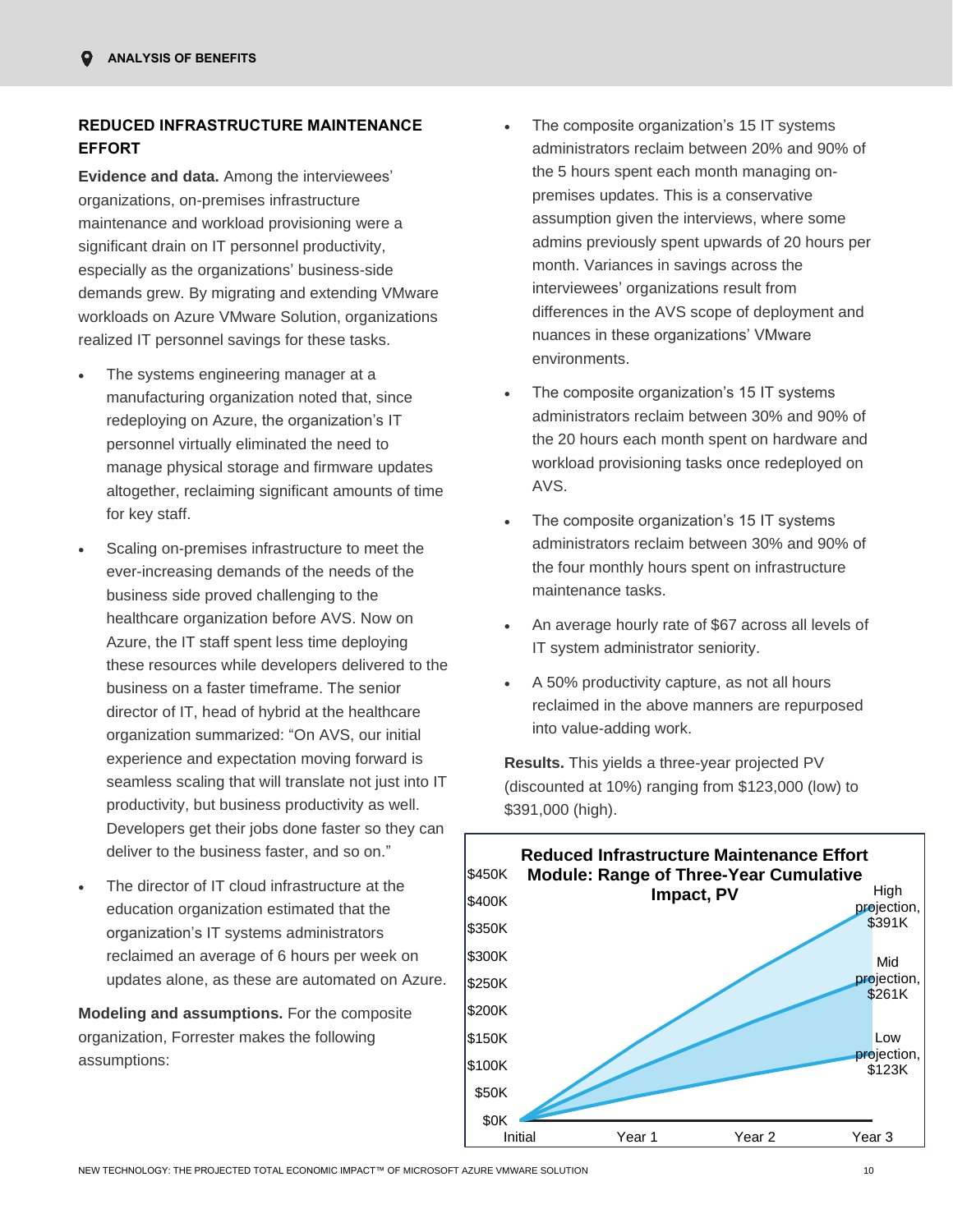|                     | Reduced Infrastructure Maintenance Effort                                                   |                                                                  |           |                   |                   |
|---------------------|---------------------------------------------------------------------------------------------|------------------------------------------------------------------|-----------|-------------------|-------------------|
| Ref.                | <b>Metric</b>                                                                               | <b>Source</b>                                                    | Year 1    | Year <sub>2</sub> | Year <sub>3</sub> |
| B1                  | Number of VMware/system administrators                                                      | Composite                                                        | 15        | 15                | 15                |
| B2                  | Average hourly system administrator rate                                                    | Composite                                                        | \$67      | \$67              | \$67              |
| B <sub>3</sub>      | Average monthly time spent on on-premises updates<br>(hours per admin)                      | Interviews                                                       | 5         | 5                 | 5                 |
| $B4_{Low}$          |                                                                                             |                                                                  | 20%       | 20%               | 20%               |
| $B4_{\mathsf{Mid}}$ | Reduction on time spent on updates on Microsoft<br><b>Azure VMware Solution</b>             | Interviews                                                       | 60%       | 60%               | 60%               |
| $B4_{High}$         |                                                                                             |                                                                  | 90%       | 90%               | 90%               |
| B5 <sub>Low</sub>   |                                                                                             |                                                                  | \$12,060  | \$12,060          | \$12,060          |
| $B5_{Mid}$          | Subtotal: Reduced personnel effort on system<br>updates                                     | B1*B2*(B3*12)*B4                                                 | \$36,180  | \$36,180          | \$36,180          |
| $B5_{High}$         |                                                                                             |                                                                  | \$54,270  | \$54,270          | \$54,270          |
| B6                  | Average monthly time spent on workload provisioning<br>tasks (hours per admin)              | Composite                                                        | 20        | 20                | 20                |
| $B7_{Low}$          |                                                                                             |                                                                  | 30%       | 30%               | 30%               |
| $B7_{Mid}$          | Reduction on time spent on workload provisioning on<br>Microsoft Azure VMware Solution      | Interviews                                                       | 60%       | 60%               | 60%               |
| $B7_{High}$         |                                                                                             |                                                                  | 90%       | 90%               | 90%               |
| B8 <sub>Low</sub>   |                                                                                             |                                                                  | \$72,360  | \$72,360          | \$72,360          |
| $B8_{Mid}$          | Subtotal: Reduced personnel effort on workload<br>provisioning                              | B1*B2*(B6*12)*B8                                                 | \$144,720 | \$144,720         | \$144,720         |
| $B8_{High}$         |                                                                                             |                                                                  | \$217,080 | \$217,080         | \$217,080         |
| B9                  | Average monthly time spent on infrastructure<br>maintenance (hours per admin)               | Composite                                                        | 4         | 4                 | 4                 |
| $B10_{Low}$         |                                                                                             |                                                                  | 30%       | 30%               | 30%               |
| $B10_{Mid}$         | Reduction on time spent on infrastructure<br>maintenance on Microsoft Azure VMware Solution | Interviews                                                       | 60%       | 60%               | 60%               |
| $B10_{High}$        |                                                                                             |                                                                  | 90%       | 90%               | 90%               |
| $B11_{Low}$         |                                                                                             |                                                                  | \$14,472  | \$14,472          | \$14,472          |
| $B11_{Mid}$         | Subtotal: Reduced personnel effort on infrastructure<br>maintenance                         | B1*B2*(B9*12)*B10                                                | \$28,944  | \$28,944          | \$28,944          |
| B11 <sub>High</sub> |                                                                                             |                                                                  | \$43,416  | \$43,416          | \$43,416          |
| <b>B12</b>          | Productivity recapture                                                                      |                                                                  | 50%       | 50%               | 50%               |
| $Bt_{Low}$          |                                                                                             |                                                                  | \$49,446  | \$49,446          | \$49,446          |
| $Bt_{Mid}$          | Reduced infrastructure maintenance effort                                                   | (B5+B8+B11)*B12                                                  | \$104,922 | \$104,922         | \$104,922         |
| $Bt_{High}$         |                                                                                             |                                                                  | \$157,383 | \$157,383         | \$157,383         |
|                     | Three-year projected total: \$148,338 (low) to \$472,149 (high)                             | Three-year projected present value: \$122,965 (low) to \$391,388 | (high)    |                   |                   |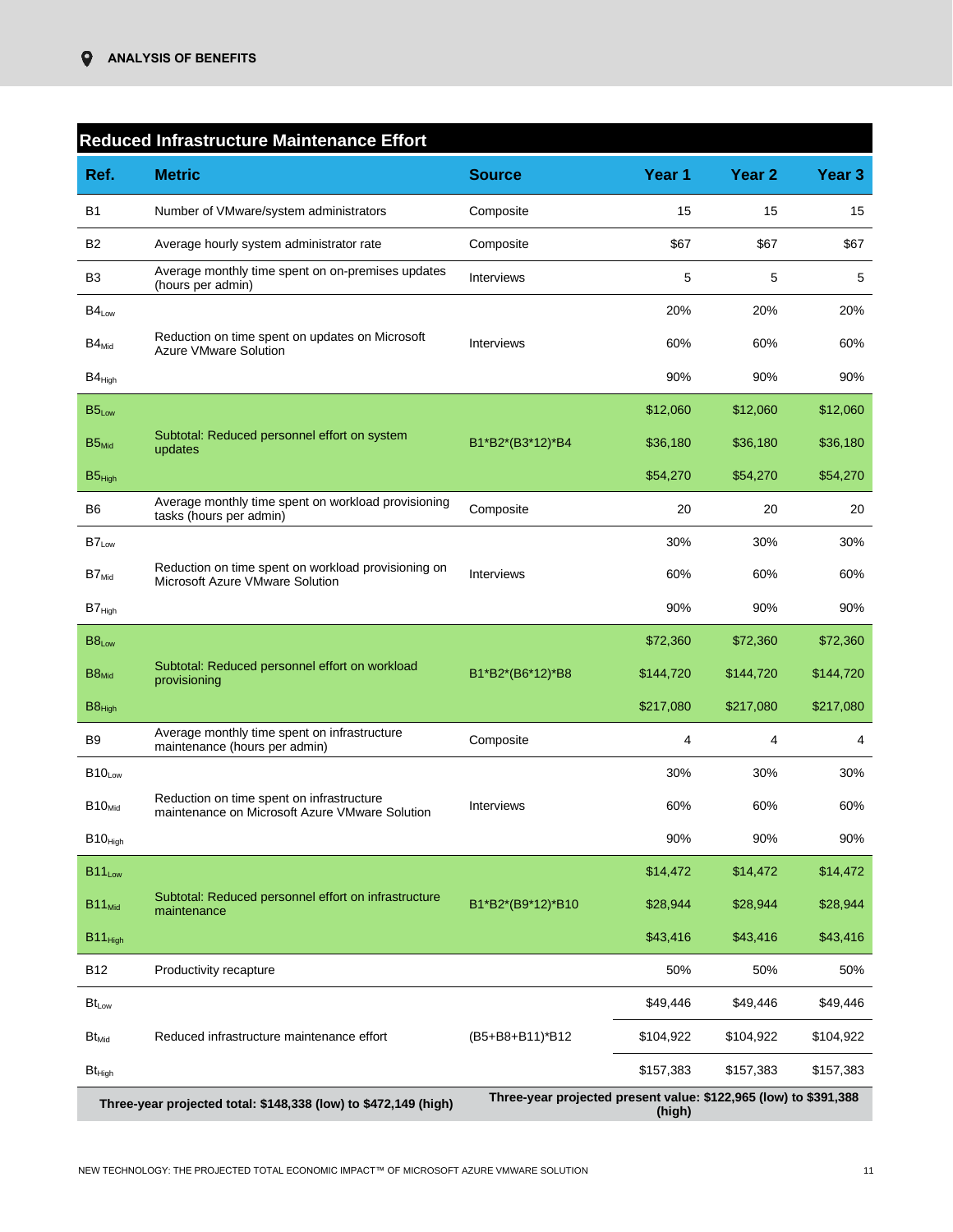# **REDUCED TOTAL COST OF OWNERSHIP (DATA CENTER)**

**Evidence and data.** Each of the interviewees cited growing on-premises infrastructure costs for their organizations' VMware environment as one of, if not the greatest, drivers toward the cloud. By redeploying and extending VMware workloads on Azure, organizations reduced their reliance of overprovisioning infrastructure for peak demand and took advantage of the elasticity and on-demand capacity of Azure. These organizations also avoided the cost of hardware, software, ESUs, power, and cooling, as infrastructure refreshes were avoided and servers were decommissioned as VMware workloads were moved into Azure.

- The director, IT cloud infrastructure at the educational organization noted that every request from the end users (faculty) was more heavily scrutinized due to the potential hardware investment(s) the request and associated workloads would require. With the scalability of Azure, this was no longer the case. The interviewee noted: "If we needed a few hundred VMs [virtual machines], we'd have to buy a new host and now we're maintaining that for five years, even if the workload isn't needed for five years. Whereas with AVS, this is a request that may end up being long term, but we don't necessarily need it to be."
- AVS eliminated the need to build the data center for peak capacity for the healthcare organization, which underwent an initial infrastructure consolidation, saving on cost. The senior director of IT, head of hybrid cloud at the healthcare organization noted: "Our [organization's] hardware cost and data center facilities cost are some of our greatest expenses. As we were filling up our data centers with more and more hardware, then of course we need to also create

more data centers. Azure has allowed us to stop this."

**"Ever since we moved to Azure VMware Solution, we're saving thousands of dollars in hardware acquisitions per month and potentially hundreds of thousands during the year."**

#### *Director, IT cloud infrastructure, education*

The director of IT and infrastructure architecture at an entertainment company described a 30% savings on hardware alone related to the ability to run VMware at a higher density (on fewer AVS nodes) than with its own on-premises infrastructure.

# Avoided yearly Infrastructure refreshes:



**Modeling and assumptions.** For the composite organization, Forrester makes the following assumptions:

- The composite organization refreshes 40 servers, or 20% of its 200 server on-premises infrastructure deployment, each year.
- In the first year after redeploying VMware workloads on AVS, the composite organization avoids between 50% and 100% of these 40 server refreshes.
- In the subsequent years of the analysis, the composite organization decommissions between 10% and 30% of its remaining infrastructure per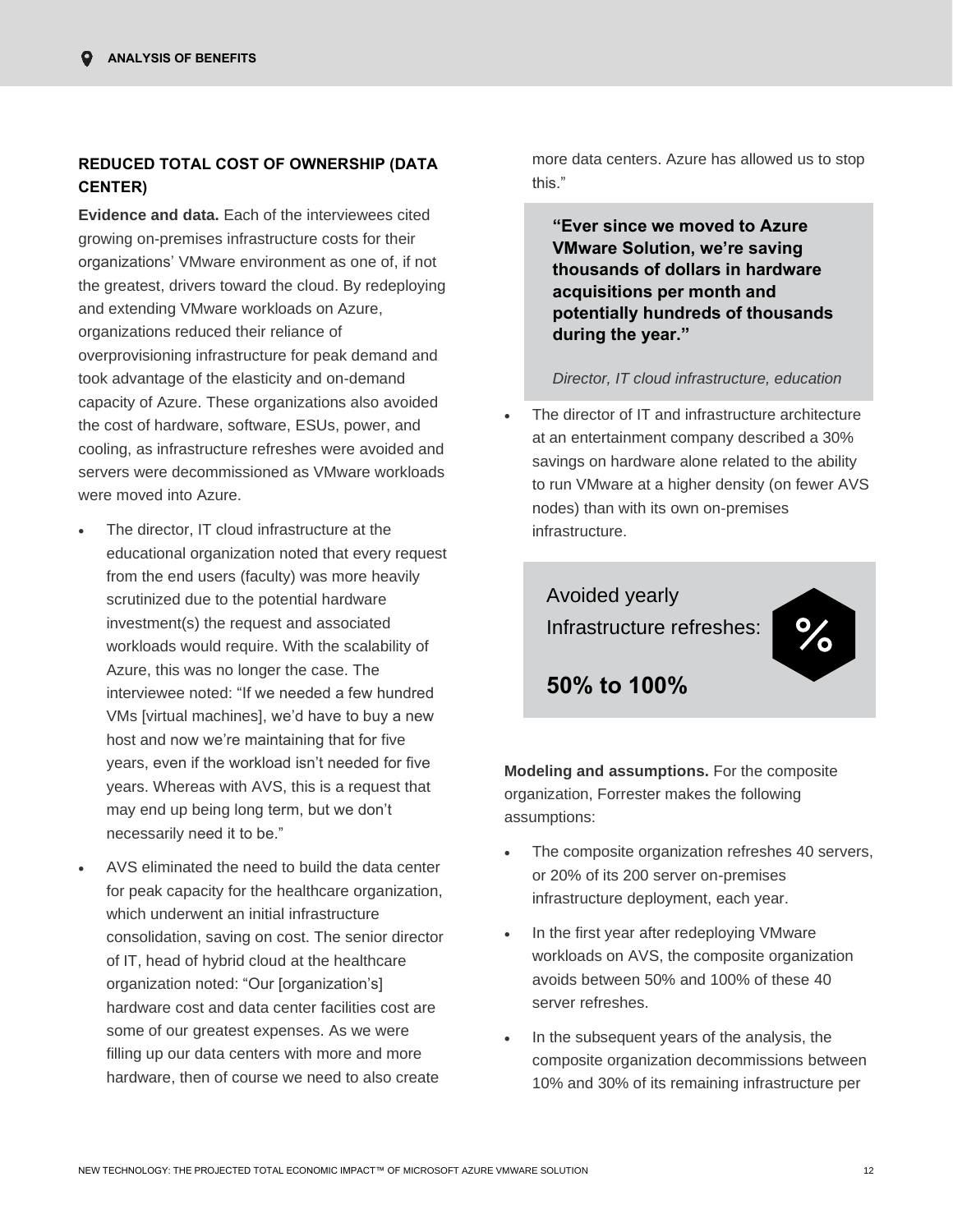year as VMware workloads are moved into Azure.

• A total cost per server of \$25,500, including the cost of hardware, software, extended security updates, and annual power and cooling.

**Results.** This yields a three-year projected PV (discounted at 10%) ranging from \$799,000 (low) to \$1.9 million (high).

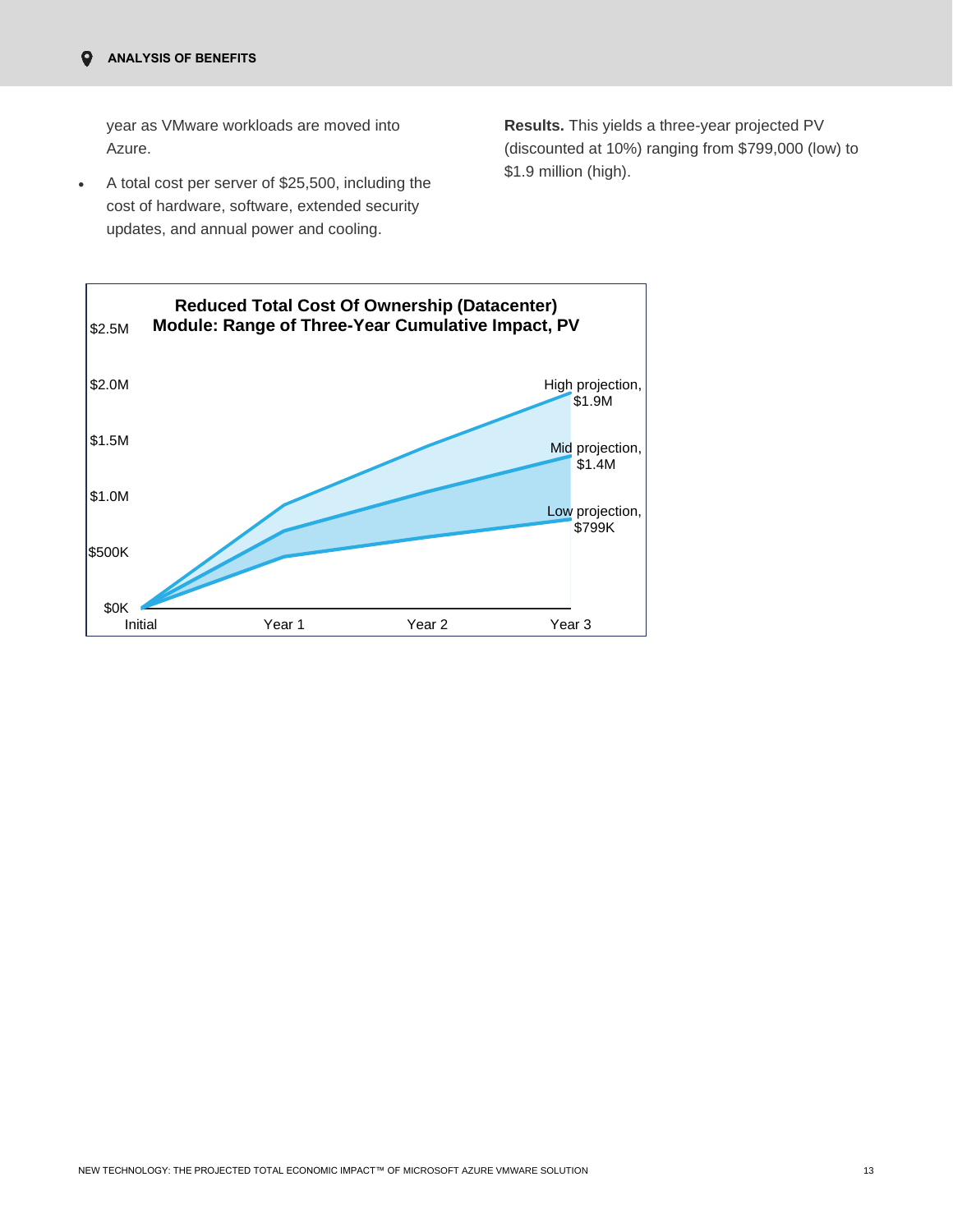|                               | <b>Reduced Total Cost Of Ownership (Data Center)</b>                                         |                                                                    |             |                   |                   |
|-------------------------------|----------------------------------------------------------------------------------------------|--------------------------------------------------------------------|-------------|-------------------|-------------------|
| Ref.                          | <b>Metric</b>                                                                                | <b>Source</b>                                                      | Year 1      | Year <sub>2</sub> | Year <sub>3</sub> |
| C <sub>1</sub>                | Cost per server (hardware, annual power, and<br>cooling)                                     | Forrester assumption                                               | \$14,875    |                   |                   |
| C <sub>2</sub>                | Cost per server (software/ESUs)                                                              | Forrester assumption                                               | \$10,625    | \$10,625          | \$10,625          |
| C <sub>3</sub>                | Total cost per server                                                                        | $C1+C2$                                                            | \$25,500    |                   |                   |
| C <sub>4</sub>                | Total number of on-premises servers (infrastructure)                                         | Composite                                                          | 200         | 200               | 200               |
| C5                            | Refresh cycle                                                                                | 5 years                                                            | 20%         | 20%               | 20%               |
| C <sub>6</sub>                | Total number of on-premises servers<br>purchased/refreshed annually (to overprovision)       | $C3*C4$                                                            | 40          | 40                | 40                |
| $C7_{Low}$                    |                                                                                              |                                                                    | 50%         |                   |                   |
| $C7_{Mid}$                    | Percentage of server refreshes/purchases avoidable<br>once migrated to Azure VMware solution | Interviews                                                         | 75%         |                   |                   |
| $C7_{\text{High}}$            |                                                                                              |                                                                    | 100%        |                   |                   |
| $C8_{Low}$                    |                                                                                              |                                                                    | \$510,000   |                   |                   |
| $C8_{Mid}$                    | Subtotal: Avoided infrastructure purchases/refreshes                                         | C3*C6*C7                                                           | \$765,000   |                   |                   |
| $C8_{High}$                   |                                                                                              |                                                                    | \$1,020,000 |                   |                   |
| $C9_{Low}$                    |                                                                                              |                                                                    |             | 10%               | 10%               |
| $C9_{Mid}$                    | Servers decommissioned annually with migration to<br><b>Azure VMware Solution</b>            | Interviews                                                         |             | 20%               | 20%               |
| $C9_{High}$                   |                                                                                              |                                                                    |             | 30%               | 30%               |
| $C10_{Low}$                   |                                                                                              |                                                                    |             | \$212,500         | \$212,500         |
| $C10_{Mid}$                   | Subtotal: Avoided ESUs from decommissioned<br>infrastructure                                 | C2*C4*C9                                                           |             | \$425,000         | \$425,000         |
| $C10_{High}$                  |                                                                                              |                                                                    |             | \$637,500         | \$637,500         |
| $\mathsf{Ct}_{\mathsf{Low}}$  |                                                                                              |                                                                    | \$510,000   | \$212,500         | \$212,500         |
| $\mathsf{Ct}_\mathsf{Mid}$    | Reduced total cost of ownership (data center)                                                | $C8 + C10$                                                         | \$765,000   | \$425,000         | \$425,000         |
| $\mathsf{Ct}_{\mathsf{Hich}}$ |                                                                                              |                                                                    | \$1,020,000 | \$637,500         | \$637,500         |
|                               | Three-year projected total: \$935,000 (low) to \$2,295,000 (high)                            | Three-year projected present value: \$798,911 (low) to \$1,933,095 | (high)      |                   |                   |

# **IMPROVED APPLICATION PERFORMANCE AND AVAILABILITY**

**Evidence and data.** Another driver towards the cloud for the interviewees' organizations was the performance and availability increases possible on

the powerful Azure infrastructure. By redeploying and expanding on Azure, the interviewees noted business-benefitting availability increases, while applications and VMware workloads also performed better for end users and customers. In addition, IT delivered to the business faster than ever before since AVS nodes were provisioned in minutes versus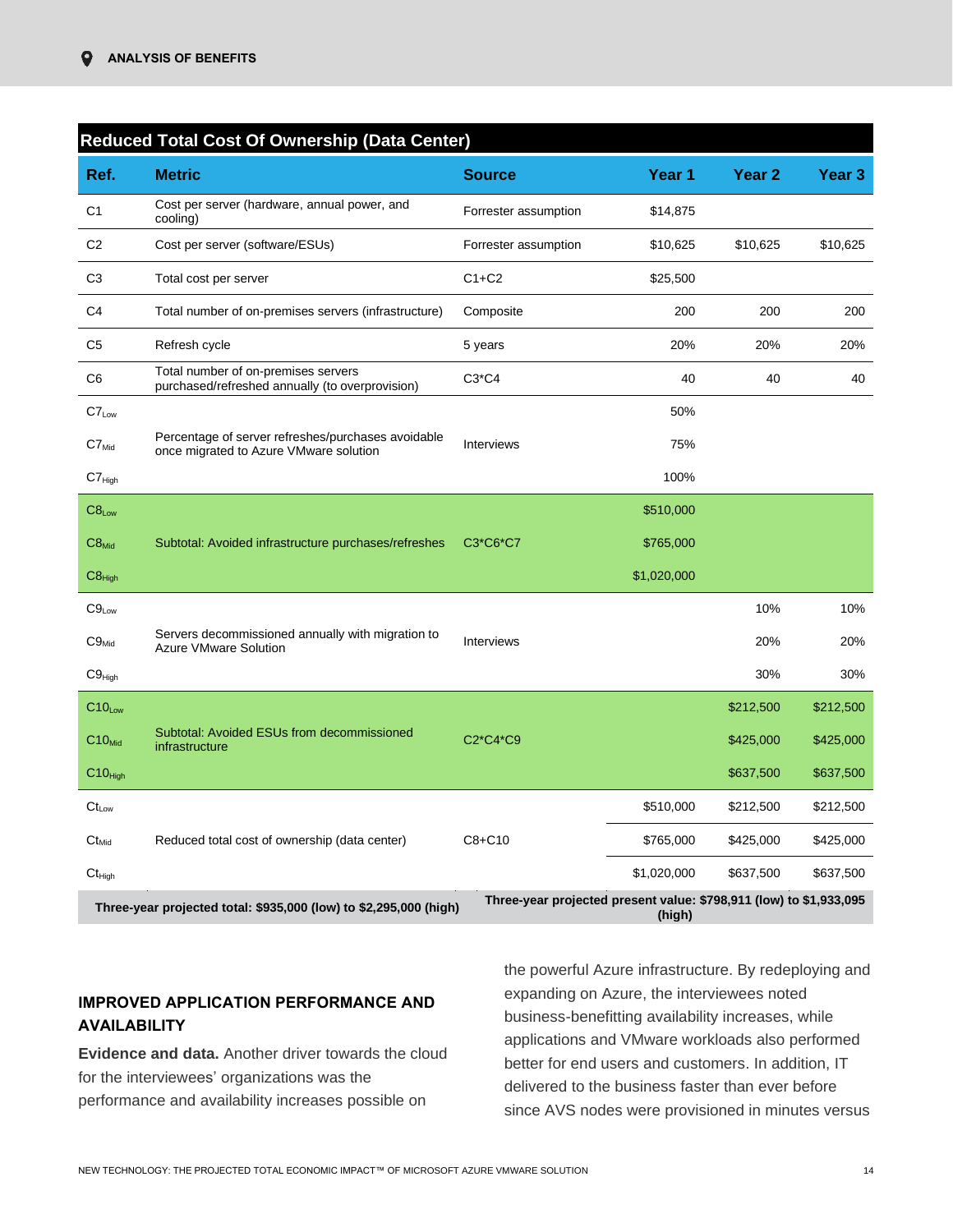acquiring and provisioning infrastructure to support VMware workloads in the past.

• Before redeploying on Azure VMware Solution, the systems engineering manager noted the manufacturing organization experienced several downtime events per year in its on-premises data center, which caused sever business disruption in the distribution centers. In some cases, this represented hundreds of tens of dollars per hour and hundreds of thousands as some outages lasted several days. On AVS, availability is nearly 100% and this business disruption is eliminated. The systems engineering manager noted, "We now have a stable platform for our VMware workloads."

**"We are able to provision Azure to \$5.97 million (high). VMware Solution nodes much faster than we can provision new hardware. This increases our speed in delivering to the business."**

*Senior director, IT, head of hybrid cloud, healthcare* 

The director of IT cloud infrastructure at an education organization described a performance increase (both in bandwidth and capabilities) for many of its applications running on VMware after redeploying on AVS.

**Modeling and assumptions.** For the composite organization, Forrester makes the following assumptions:

- Four twelve-hour outages occur annually, with each hour representing \$50,000 in lost revenue or end-user productivity.
- Between 50% and 100% of this downtime is eliminated once redeployed on Azure VMware Solution. Variances may occur among different organizations based on the scope and nuances of their VMware environment on Azure.



**Results.** This yields a three-year projected PV (discounted at 10%) ranging from \$4.48 million (low)

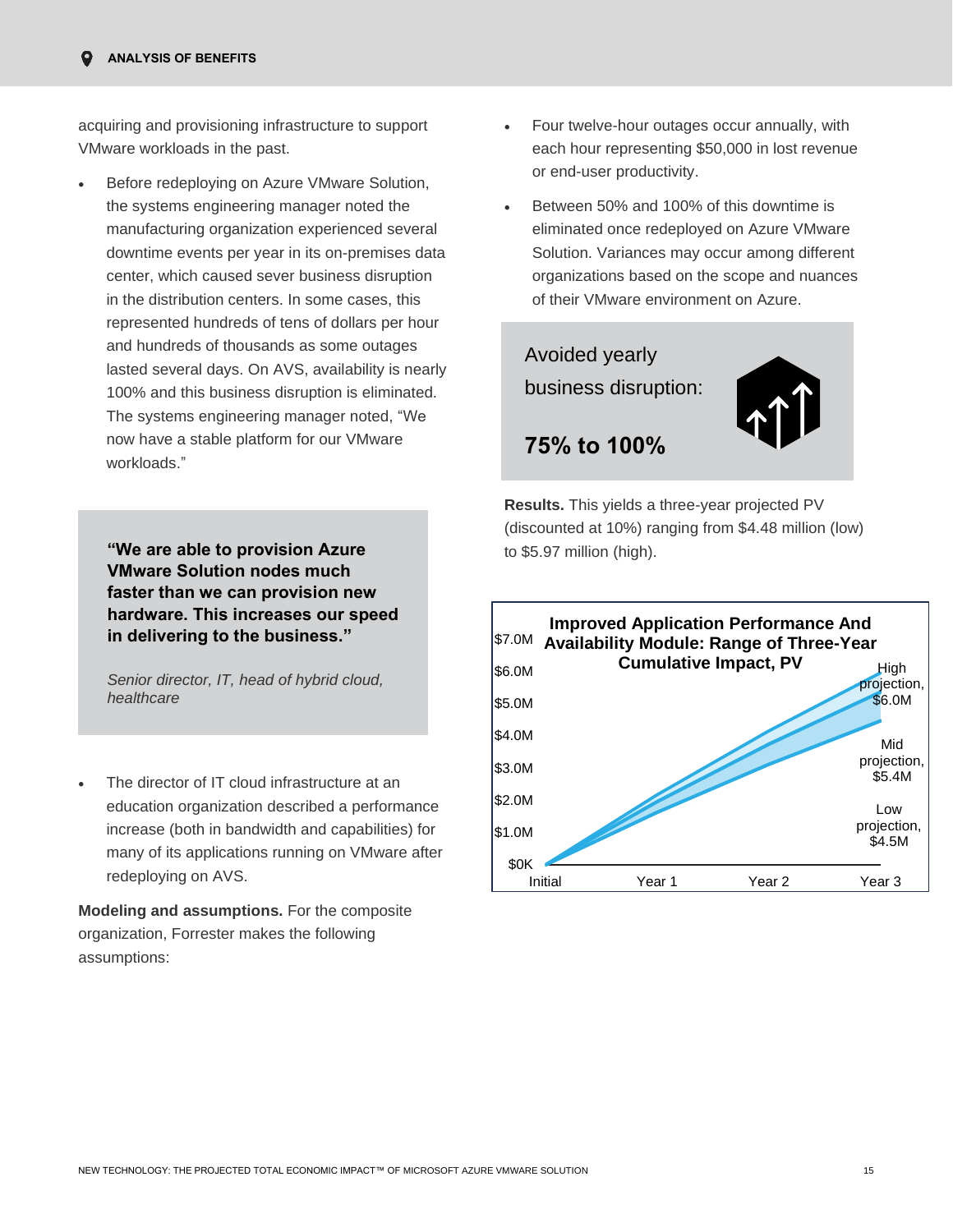|                                                                                                                                                       | <b>Improved Application Performance And Availability</b> |               |             |                   |             |  |  |  |  |
|-------------------------------------------------------------------------------------------------------------------------------------------------------|----------------------------------------------------------|---------------|-------------|-------------------|-------------|--|--|--|--|
| Ref.                                                                                                                                                  | <b>Metric</b>                                            | <b>Source</b> | Year 1      | Year <sub>2</sub> | Year 3      |  |  |  |  |
| D <sub>1</sub>                                                                                                                                        | Annual number of outages resulting in downtime           | Assumption    | 4           | 4                 | 4           |  |  |  |  |
| D <sub>2</sub>                                                                                                                                        | Average outage duration (hours)                          | Interviews    | 12          | 12                | 12          |  |  |  |  |
| D <sub>3</sub>                                                                                                                                        | Average revenue lost per hour                            | Composite     | \$50,000    | \$50,000          | \$50,000    |  |  |  |  |
| $D4_{Low}$                                                                                                                                            |                                                          |               | 75%         | 75%               | 75%         |  |  |  |  |
| $D4_{Mid}$                                                                                                                                            | Downtime reclaimed on Microsoft Azure VMware<br>Solution | Assumption    | 90%         | 90%               | 90%         |  |  |  |  |
| $D4_{High}$                                                                                                                                           |                                                          |               | 100%        | 100%              | 100%        |  |  |  |  |
| $Dt_{Low}$                                                                                                                                            |                                                          |               | \$1,800,000 | \$1,800,000       | \$1,800,000 |  |  |  |  |
| $Dt_{Mid}$                                                                                                                                            | Improved application performance and availability        | D1*D2*D3*D4   | \$2,160,000 | \$2,160,000       | \$2,160,000 |  |  |  |  |
| $Dt_{High}$                                                                                                                                           |                                                          |               | \$2,400,000 | \$2,400,000       | \$2,400,000 |  |  |  |  |
| Three-year projected present value: \$4,476,334 (low) to \$5,968,445<br>Three-year projected total: \$5,400,000 (low) to \$7,200,000 (high)<br>(high) |                                                          |               |             |                   |             |  |  |  |  |

# **UNQUANTIFIED BENEFITS**

Additional benefits that customers experienced but were not able to quantify include:

- **Access to the Microsoft Azure Services ecosystem.** Each of the interviewees noted optimism and described early benefits resulting from their organizations' access to the Azure Services ecosystem.
	- The director of IT, infrastructure architecture at the entertainment organization noted that the developer staff was able to leverage Azure Kubernetes Service (AKS) now that the organization was deployed within the Azure ecosystem.
	- The director of IT cloud infrastructure at the education organization described a heavy usage of Azure Services that added additional value to VMware workloads. The director noted: "On Azure,

we're able to take advantage of different services within the Azure ecosystem. We're using Azure DevOps to create DevOps pipelines for our templates that we have on-premises and in AVS, our VM templates. We keep them up to date weekly and through DevOps pipelines to create and publish them in the vSphere environment. We also have some Azure functions that are set up to different VMs that are running in vSphere. And much of this is automated with Azure Automation. We have Power BI gateways; we have Power Automate gateways there. All in all, we have many services that are running out of AVS that integrate with the Azure services."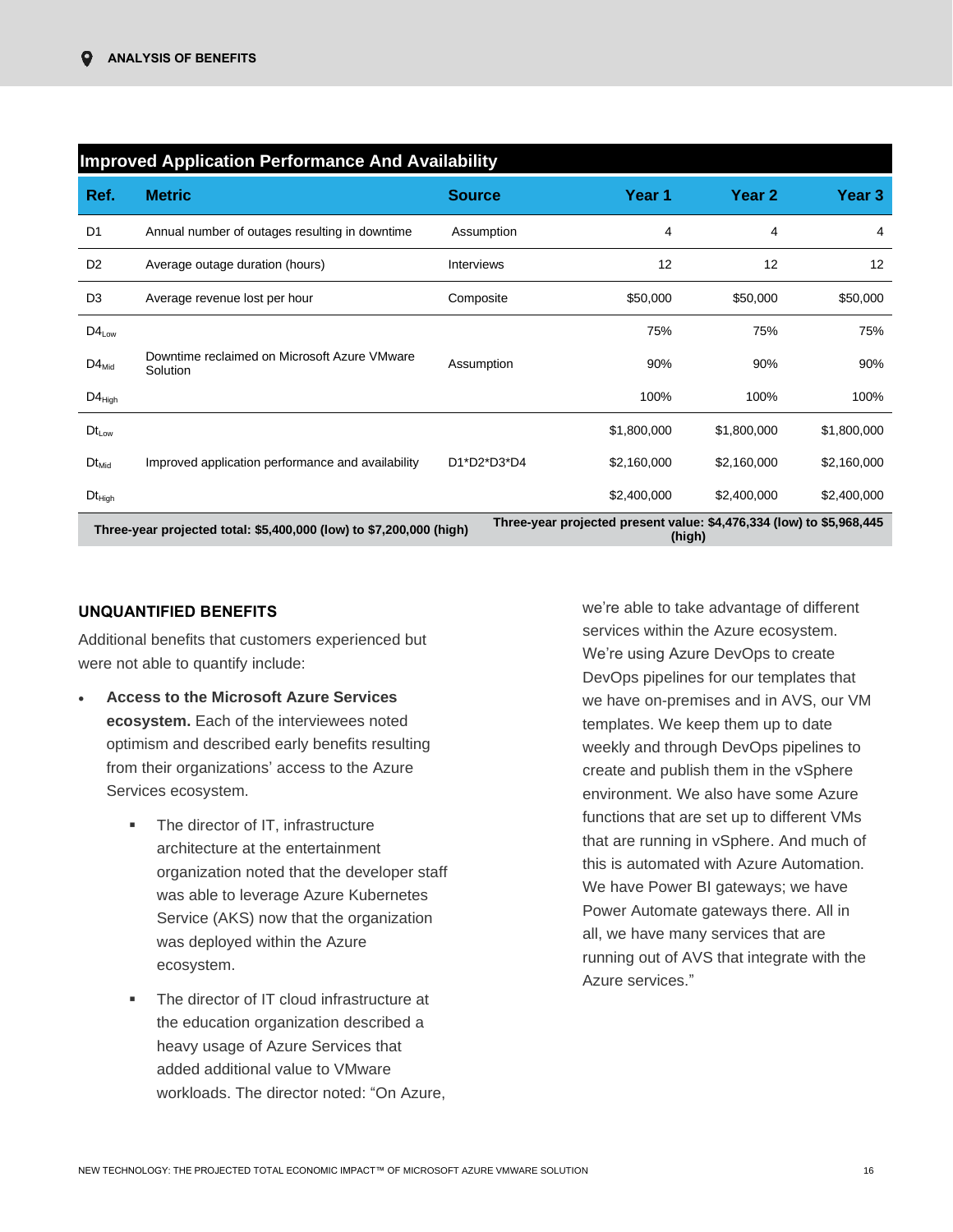- **Improved disaster recovery and business resiliency.** Multiple interviewees described a major improvement to their organizations' resiliency and disaster recovery capability once redeployed in the cloud.
	- The director of IT cloud infrastructure at the education organization, which is based in a hurricane zone, noted an increase in resiliency by moving VMware workloads to the cloud. Before redeploying on Azure, expensive colocation outside of the hurricane zone was a necessity.

# **FLEXIBILITY**

The value of flexibility is unique to each customer. There are multiple scenarios in which a customer might implement Azure VMware Solution and later realize additional uses and business opportunities, including:

• **Organizational flexibility enabled by the cloud.** Each of the interviewees spoke optimistically about the flexibility the cloud offered their organizations, particularly related to scalability. On-demand capacity gave the organizations the ability to spin up AVS nodes without long lead times to take advantage of time-sensitive opportunities, while also providing the flexibility to pivot and scale back on AVS as needed.

Flexibility would also be quantified when evaluated as part of a specific project (described in more detail in [Appendix A\)](#page-24-0).

**"On Azure [VMware Solution], we have more flexibility to use whichever Azure platform services we want to use and integrate them seamlessly into our VMware environment.** 

*Senior director, IT, head of hybrid cloud, healthcare*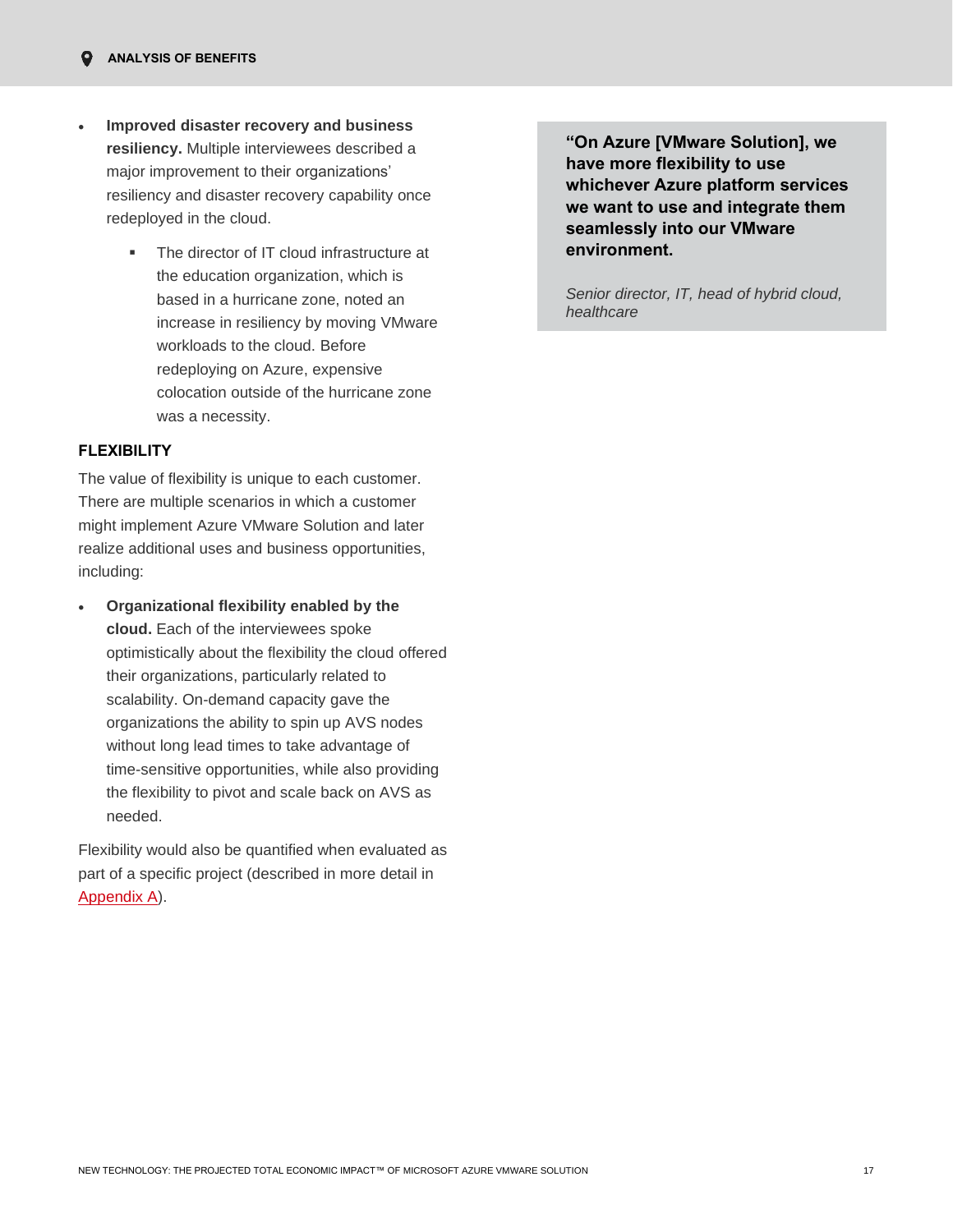# **Analysis Of Costs**

Quantified cost data as applied to the composite

# **Total Costs**

| Ref. | Cost                                                                         | <b>Initial</b> | Year <sub>1</sub> | Year <sub>2</sub> | <b>Year 3</b> | Total       | <b>Present Value</b> |
|------|------------------------------------------------------------------------------|----------------|-------------------|-------------------|---------------|-------------|----------------------|
| Etr  | Fees paid to Microsoft                                                       | \$0            | \$336,000         | \$420,000         | \$504.000     | \$1,260,000 | \$1,031,225          |
| Ftr  | Microsoft Azure<br><b>VMware solution</b><br>implementation:<br>Partner fees | \$1,375,000    | \$0               | \$0               | \$0           | \$1,375,000 | \$1,375,000          |
| Gtr  | Microsoft Azure<br><b>VMware solution</b><br>ongoing management              | \$0            | \$92,400          | \$92,400          | \$92,400      | \$277,200   | \$229,785            |
|      | Total costs (risk-<br>adjusted)                                              | \$1,375,000    | \$428,400         | \$512,400         | \$596,400     | \$2,912,200 | \$2,636,010          |



# **Costs by Category**

#### Fees paid to Microsoft

- Microsoft Azure VMware Solution implementation: Partner fees
- Microsoft Azure VMware solution ongoing management

## **FEES PAID TO MICROSOFT**

The interviewees' organizations paid subscription fees to Microsoft for Azure VMware Solution based on the number of AVS nodes required for their VMware workloads each month. The number of nodes varied among the interviewees' companies based on scope and current demand on the VMware environment. The number of nodes ranged from five to beyond 15 per month.

**Modeling and assumptions.** For the composite organization, Forrester makes the following assumptions:

- A \$3,500 average monthly cost per AVS node. This assumption is based on Microsoft list pricing. For pricing specific to your organization, please contact Microsoft.
- Eight AVS nodes in Year 1 of the analysis, expanding by two for each subsequent year of the analysis as the composite organization scales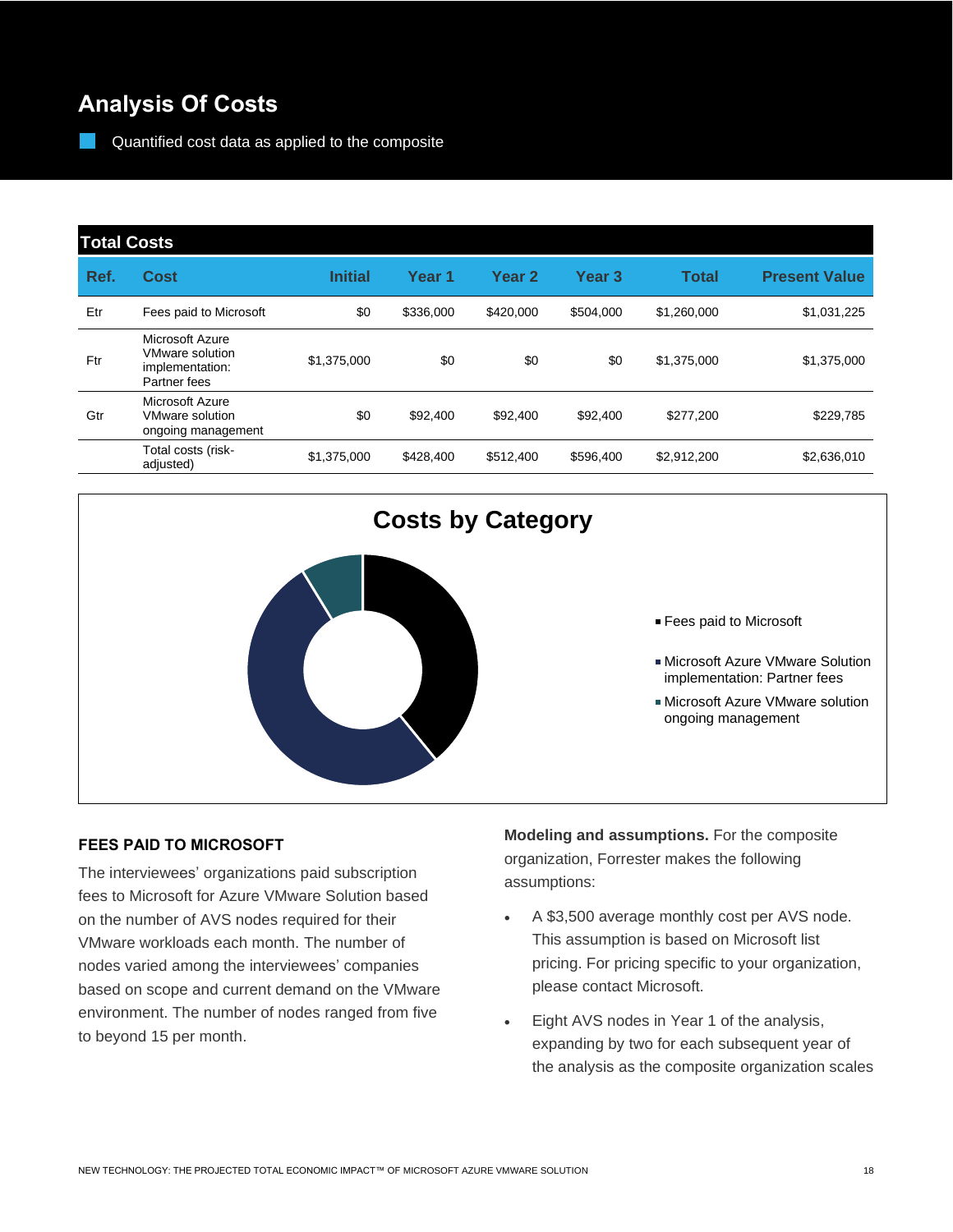its VMware environment to meet current growth demands.

**Risks.** This cost will vary among organizations based on:

• The scope and current demands of an organization's VMware environment as it relates to the required AVS nodes.

**Results.** Forrester did not adjust this cost despite potential variances among organizations, since pricing is based on Microsoft list price, yielding a three-year, total PV (discounted at 10%) of \$1.03 million.

|                               | <b>Fees Paid To Microsoft</b>          |                   |                |                                       |                   |           |
|-------------------------------|----------------------------------------|-------------------|----------------|---------------------------------------|-------------------|-----------|
| Ref.                          | <b>Metric</b>                          | <b>Source</b>     | <b>Initial</b> | Year 1                                | Year <sub>2</sub> | Year 3    |
| E <sub>1</sub>                | Average cost per node per month        | Assumption        |                | \$3,500                               | \$3,500           | \$3,500   |
| E2                            | Number of nodes                        | Composite         |                | 8                                     | 10                | 12        |
| Et                            | Fees paid to Microsoft                 | (E1*E2)*12 months | \$0            | \$336,000                             | \$420,000         | \$504,000 |
|                               | Risk adjustment                        | 0%                |                |                                       |                   |           |
| Etr                           | Fees paid to Microsoft (risk-adjusted) |                   | \$0            | \$336,000                             | \$420,000         | \$504,000 |
| Three-year total: \$1,260,000 |                                        |                   |                | Three-year present value: \$1,031,225 |                   |           |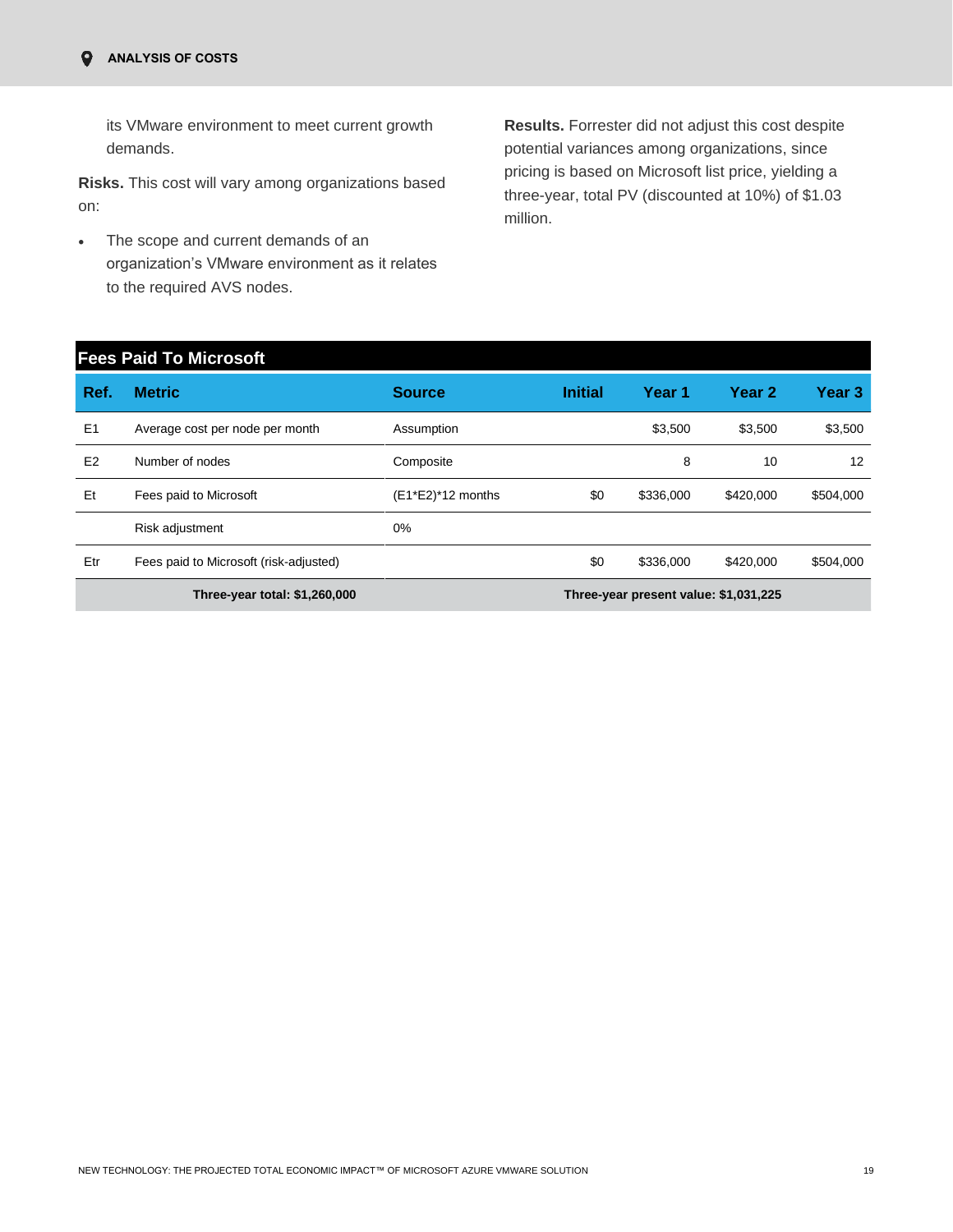# **MICROSOFT AZURE VMWARE SOLUTION IMPLEMENTATION: PARTNER FEES**

Several interviewees noted their organizations leveraged Microsoft's extensive partner network to support initial redeployment efforts on Azure VMware Solution. By working with an implementation partner, the organizations tapped into external expertise while limiting the burdened on an already lean staff of IT administrators.

**Modeling and assumptions.** For the composite organization, Forrester makes the following assumptions:

• A \$1,250,000 one-time initial fee to a third-party implementation partner. This is a conservative estimate based on interviews and the specifics of the composite organization's deployment.

**Risks.** This cost will vary among organizations based on:

- The scope and complexity of an organization's VMware environment as it relates to redeployment on Azure.
- The depth of support contracted for from the implementation partner.
- The contract specifics with the implementation partner.

**Results.** To account for these variances, Forrester adjusted this cost upward by 10%, yielding a threeyear, risk-adjusted total PV of \$1,375,000.

|                | <b>Microsoft Azure VMware Solution Implementation: Partner Fees</b>             |                |                                       |        |        |        |  |
|----------------|---------------------------------------------------------------------------------|----------------|---------------------------------------|--------|--------|--------|--|
| Ref.           | <b>Metric</b>                                                                   | <b>Source</b>  | <b>Initial</b>                        | Year 1 | Year 2 | Year 3 |  |
| F <sub>1</sub> | Fee for third-party implementation support                                      | Interviews     | \$1,250,000                           |        |        |        |  |
| Ft             | Microsoft Azure VMware Solution implementation:<br>Partner fees                 | F <sub>1</sub> | \$1,250,000                           | \$0    | \$0    | \$0    |  |
|                | Risk adjustment                                                                 | ↑10%           |                                       |        |        |        |  |
| Ftr            | Microsoft Azure VMware Solution implementation:<br>Partner fees (risk-adjusted) |                | \$1,375,000                           | \$0    | \$0    | \$0    |  |
|                | Three-year total: \$1,250,000                                                   |                | Three-year present value: \$1,375,000 |        |        |        |  |

# NEW TECHNOLOGY: THE PROJECTED TOTAL ECONOMIC IMPACT™ OF MICROSOFT AZURE VMWARE SOLUTION 20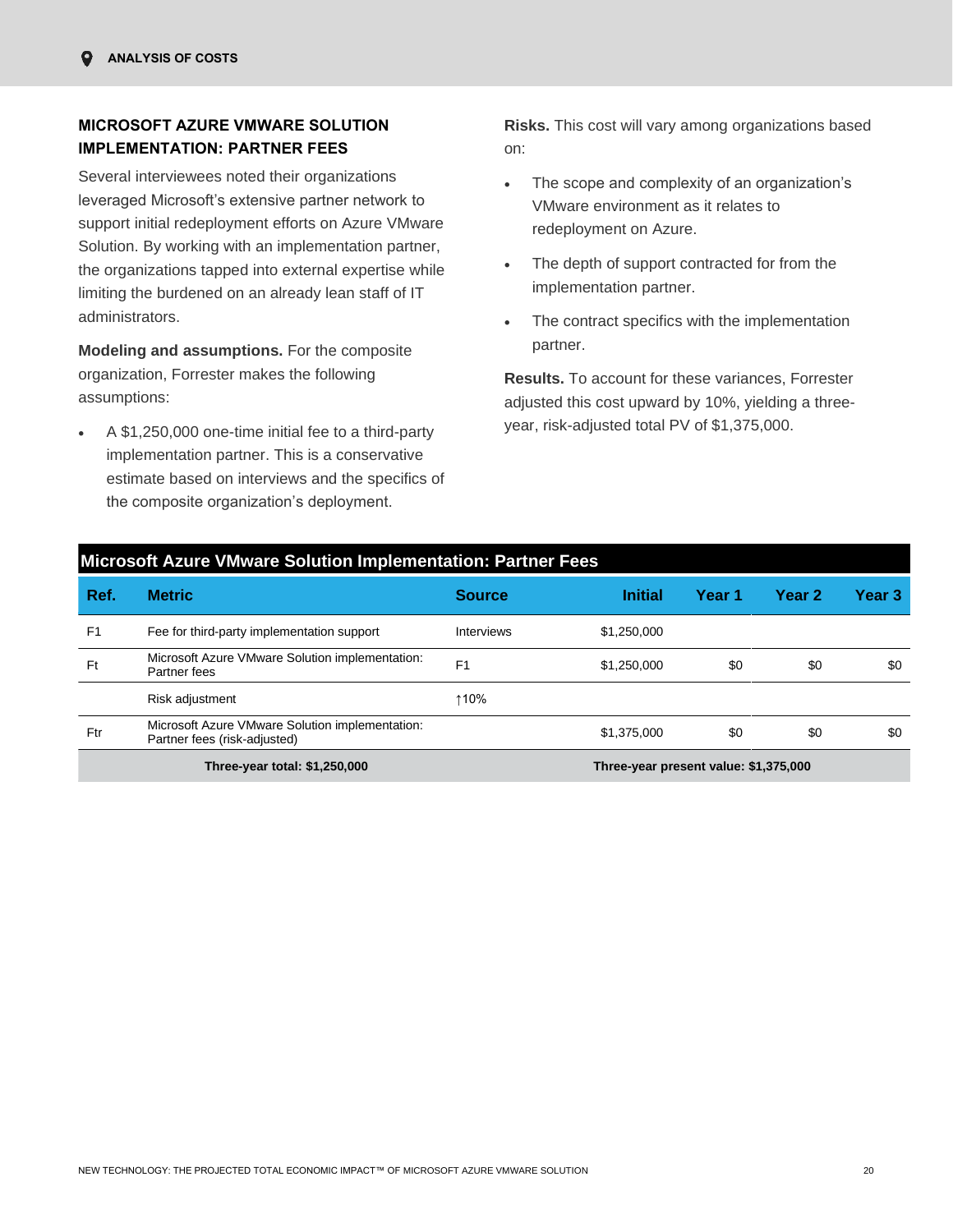# **MICROSOFT AZURE VMWARE SOLUTION ONGOING MANAGEMENT**

The interviewees described the level of effort for their organizations' IT system administrators involved with management of ongoing redeployments or extensions on Azure VMware Solution. This level of effort was characterized as part-time effort from several IT personnel, which varied among the interviewees' companies based on the scope of their VMware environment, the current demands on their workloads, and usage of Azure Services.

**Modeling and assumptions.** For the composite organization, Forrester makes the following assumptions:

Six IT system administrators spend 10% of their total working time on tasks related to their VMware workloads in Azure.

• An average salary of \$140,000 across all levels of IT system administrator seniority.

**Risks.** This cost will vary among organizations based on:

- The scope of deployment of an organization's VMware environment on Azure VMware Solution.
- The current and future demands on VMware workloads as it relates to extension on Azure.
- The skill and capacity of an organization's IT system administrators.

**Results.** To account for these risks, Forrester adjusted this cost upward by 10%, yielding a threeyear, risk-adjusted total PV of \$230,000.

|                | <b>Microsoft Azure VMware Solution Ongoing Management</b>              |               |                |                                     |           |           |
|----------------|------------------------------------------------------------------------|---------------|----------------|-------------------------------------|-----------|-----------|
| Ref.           | <b>Metric</b>                                                          | <b>Source</b> | <b>Initial</b> | Year 1                              | Year 2    | Year 3    |
| G <sub>1</sub> | IT admin personnel required for Azure VMware<br>Solution oversight     | Composite     |                | 6                                   | 6         | 6         |
| G <sub>2</sub> | Average working time spent on Azure VMware<br>Solution oversight tasks | Assumption    |                | 10%                                 | 10%       | 10%       |
| G <sub>3</sub> | Average annual salary for IT system administrator                      | Assumption    |                | \$140,000                           | \$140,000 | \$140,000 |
| Gt             | Microsoft Azure VMware solution ongoing<br>management                  | G1*G2*G3      | \$0            | \$84,000                            | \$84,000  | \$84,000  |
|                | Risk adjustment                                                        | ↑10%          |                |                                     |           |           |
| Gtr            | Microsoft Azure VMware solution ongoing<br>management (risk-adjusted)  |               | \$0            | \$92,400                            | \$92,400  | \$92,400  |
|                | Three-year total: \$277,200                                            |               |                | Three-year present value: \$229,785 |           |           |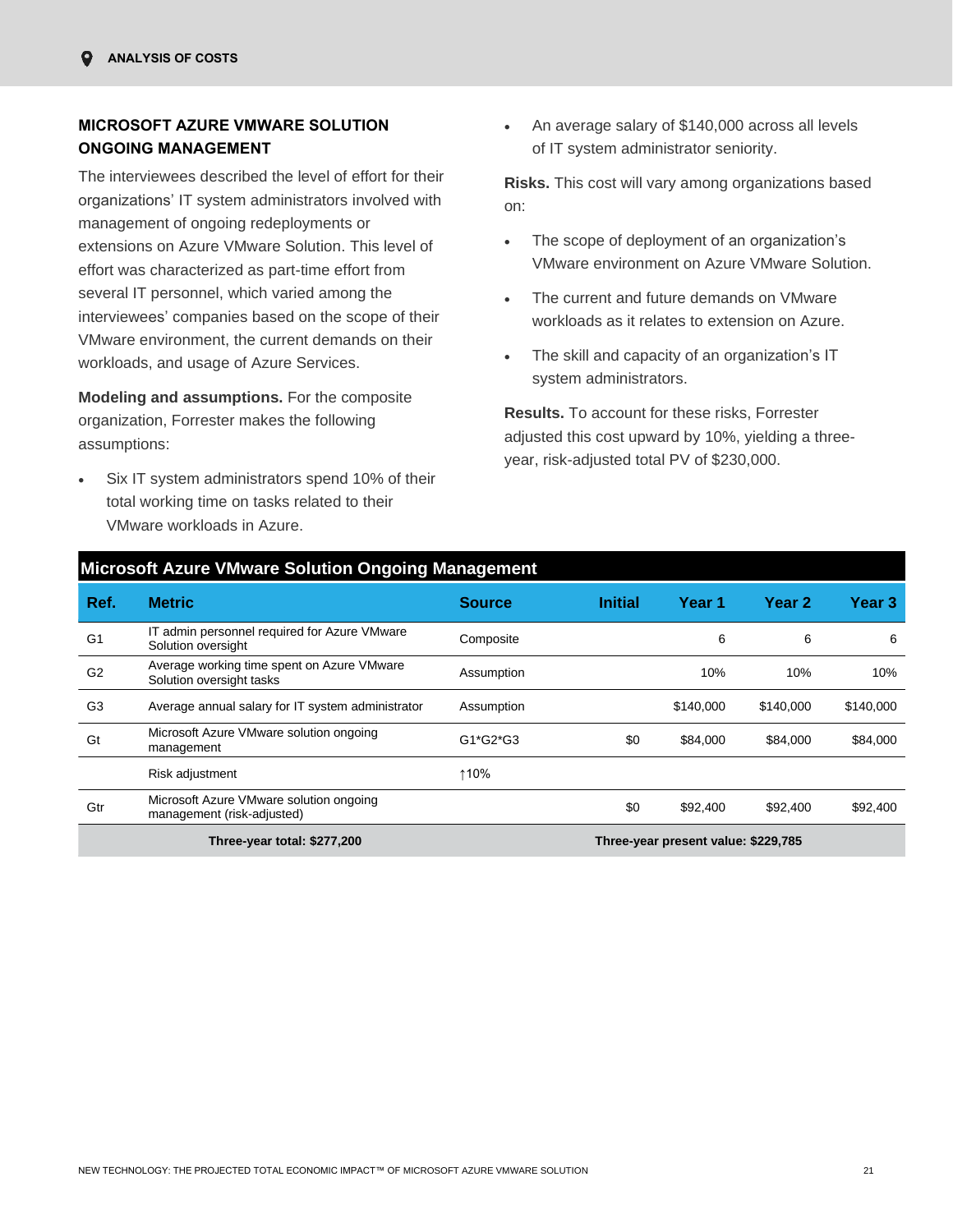# **Financial Summary**

# **CONSOLIDATED THREE-YEAR RISK-ADJUSTED METRICS**



The financial results calculated in the Benefits and Costs sections can be used to determine the PROI and projected NPV for the composite organization's investment. Forrester assumes a yearly discount rate of 10% for this analysis.

> **These risk-adjusted PROI and projected NPV values are determined by applying risk-adjustment factors to the unadjusted results in each Benefit and Cost section.**

| <b>Cash Flow Analysis (Risk-Adjusted Estimates)</b> |                |             |                   |                   |               |                                |
|-----------------------------------------------------|----------------|-------------|-------------------|-------------------|---------------|--------------------------------|
|                                                     | <b>Initial</b> | Year 1      | Year <sub>2</sub> | Year <sub>3</sub> | <b>Total</b>  | <b>Present</b><br><b>Value</b> |
| <b>Total costs</b>                                  | (\$1,375,000)  | (\$428,400) | (\$512,400)       | (\$596,400)       | (\$2,912,200) | (\$2,636,010)                  |
| <b>Total benefits</b><br>(low)                      | \$0            | \$2,569,446 | \$2,271,946       | \$2,271,946       | \$7,113,338   | \$5,920,449                    |
| <b>Total benefits</b><br>(mid)                      | \$0            | \$3,449,922 | \$3,109,922       | \$3,109,922       | \$9,669,766   | \$8,043,006                    |
| <b>Total benefits</b><br>(high)                     | \$0            | \$4,207,383 | \$3,824,883       | \$3,824,883       | \$11,857,149  | \$9,859,645                    |
| PROI (low)                                          |                |             |                   |                   |               | 125%                           |
| PROI (mid)                                          |                |             |                   |                   |               | 205%                           |
| PROI (high)                                         |                |             |                   |                   |               | 274%                           |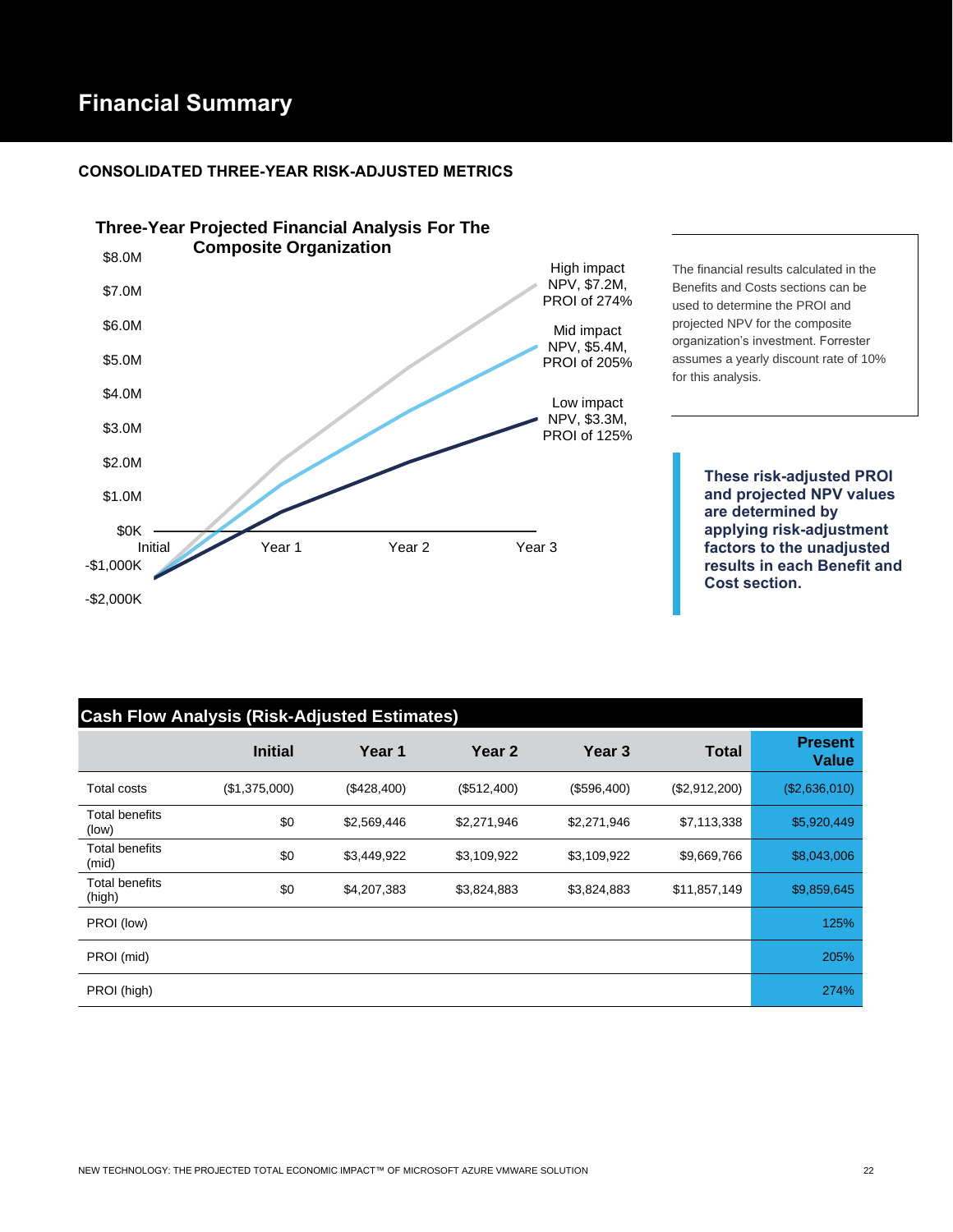# <span id="page-24-0"></span>**Appendix A: New Technology: Projected Total Economic Impact**

New Technology: Projected Total Economic Impact (New Tech TEI) is a methodology developed by Forrester Research that enhances a company's technology decision-making processes and assists vendors in communicating the value of their products and services to clients. The New Tech TEI methodology helps companies demonstrate and justify the projected tangible value of IT initiatives to senior management and key business stakeholders.

# **TOTAL ECONOMIC IMPACT APPROACH**

**Projected Benefits** represent the projected value to be delivered to the business by the product. The New Tech TEI methodology places equal weight on the measure of projected benefits and the measure of projected costs, allowing for a full examination of the effect of the technology on the entire organization.

**Projected Costs** consider all expenses necessary to deliver the proposed value of the product. The projected cost category within New Tech TEI captures incremental ongoing costs over the existing environment that are associated with the solution.

**Flexibility** represents the strategic value that can be obtained for some future additional investment building on top of the initial investment already made. Having the ability to capture that benefit has a PV that can be estimated.

**Risks** measure the uncertainty of benefit and cost estimates given: 1) the likelihood that estimates will meet original projections and 2) the likelihood that estimates will be tracked over time. TEI risk factors are based on "triangular distribution."

The initial investment column contains costs incurred at "time 0" or at the beginning of Year 1 that are not discounted. All other cash flows are discounted using the discount rate at the end of the year. PV calculations are calculated for each total cost and benefit estimate. NPV calculations in the summary tables are the sum of the initial investment and the discounted cash flows in each year. Sums and present value calculations of the Total Benefits, Total Costs, and Cash Flow tables may not exactly add up, as some rounding may occur.

# $\blacksquare$

# **PRESENT VALUE (PV)**

The present or current value of (discounted) cost and benefit estimates given at an interest rate (the discount rate). The PV of costs and benefits feed into the total NPV of cash flows.



# **NET PRESENT VALUE (NPV)**

The present or current value of (discounted) future net cash flows given an interest rate (the discount rate). A positive project NPV normally indicates that the investment should be made, unless other projects have higher NPVs.



# **RETURN ON INVESTMENT (ROI)**

A project's expected return in percentage terms. ROI is calculated by dividing net benefits (benefits less costs) by costs.



## **DISCOUNT RATE**

The interest rate used in cash flow analysis to take into account the time value of money. Organizations typically use discount rates between 8% and 16%.



# **PAYBACK PERIOD**

The breakeven point for an investment. This is the point in time at which net benefits (benefits minus costs) equal initial investment or cost.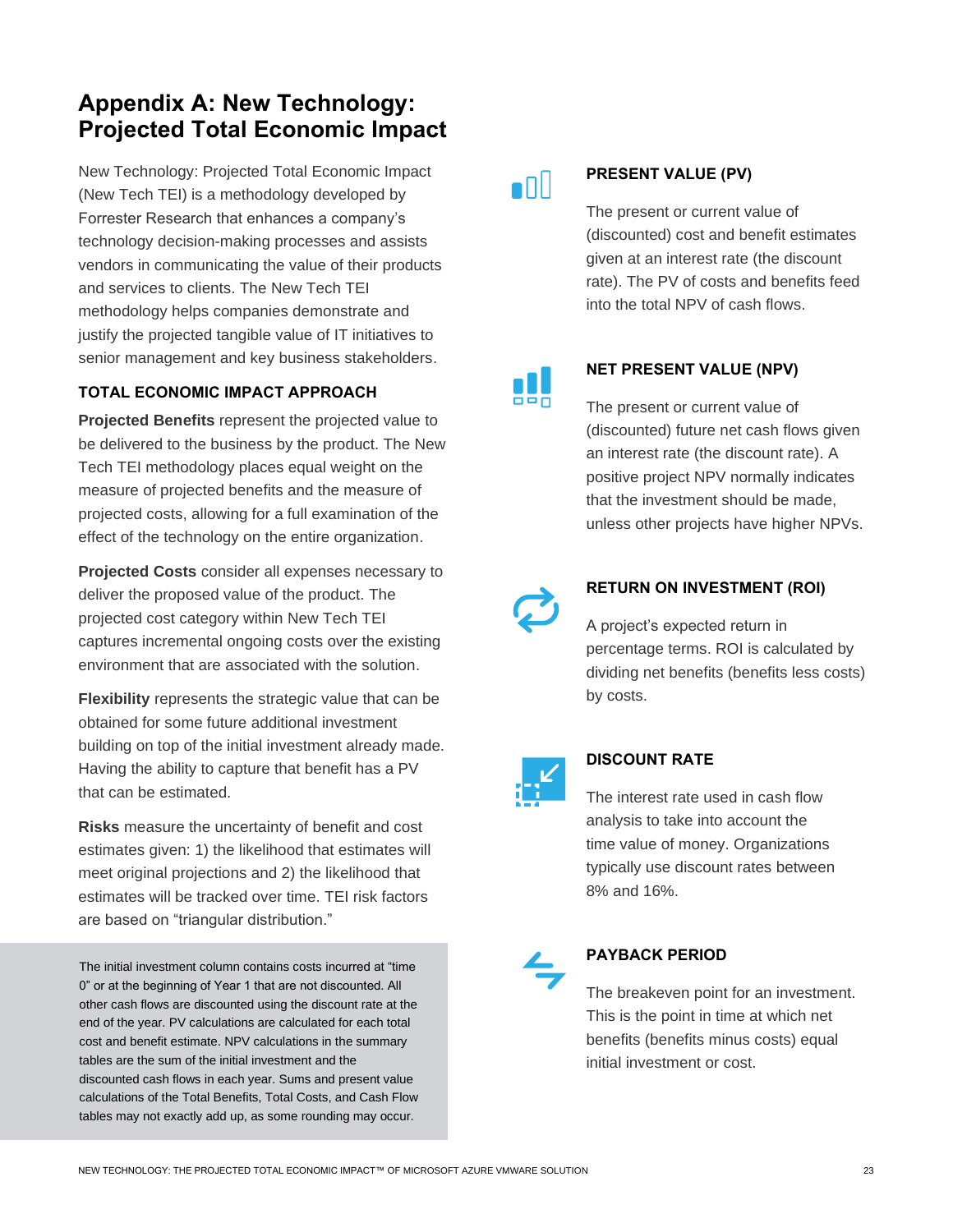# **Appendix B: Supplemental Material**

*Related Forrester Research*

"Cloud Powers The Adaptive Enterprise," Forrester Research, Inc., November 30, 2020.

# **Appendix C: Endnotes**

<sup>1</sup> Source: "Cloud Powers The Adaptive Enterprise," Forrester Research, Inc., November 30, 2020.

<sup>2</sup> Total Economic Impact is a methodology developed by Forrester Research that enhances a company's technology decision-making processes and assists vendors in communicating the value proposition of their products and services to clients. The TEI methodology helps companies demonstrate, justify, and realize the tangible value of IT initiatives to both senior management and other key business stakeholders